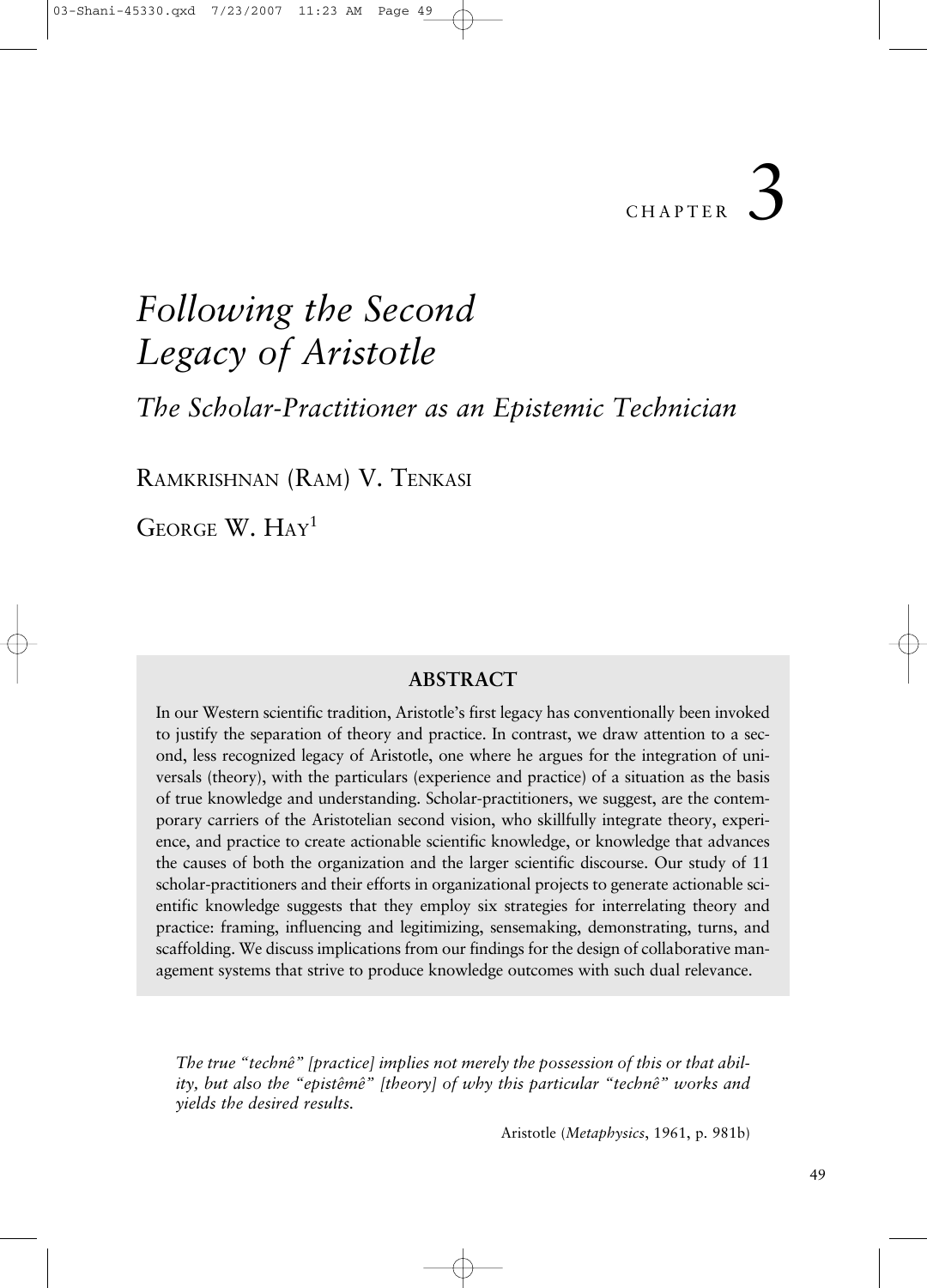**M** uch akin to the Greek god Janus<br>and his two opposing heads, the-<br>been at loggerheads evoking the image and his two opposing heads, theory and practice have frequently been at loggerheads, evoking the image of incommensurable opposites (Astley & Zammuto, 1993). These oppositional images have been and continue to be part of mainstream management discourse in the oftrepeated separations between theory and practice, scholar and practitioner, or knowledge and action—a legacy that can be traced back to the Aristotelian separation between *epistêmê* and *technê,* where we "find the basis for the modern opposition between epistêmê as pure theory, and technê as practice" (Parry, 2003). Less acknowledged is that there is another legacy of Aristotle, one where Aristotle advocates the importance of integrating theory and practice by blending the universals with the particulars as the basis for true knowledge and understanding. In following this second legacy of Aristotle, we can not only understand the importance of integrating theory and practice but also derive some insights on the kinds of practice and theoretical elements that have to come together to produce fruitful, relevant knowledge of events and situations, a principal aim of collaborative management research systems.

A primary focus of this chapter is to highlight this less-traveled second image of Aristotle that stands in contrast to his widely held first image of knowledge creation, and speak to his legacy and contributions as an early enthusiast of theory-practice integration. In furthering the Aristotelian second legacy and relating it to current times, we focus on scholar-practitioners as contemporary carriers of Aristotle's second vision. Scholar-practitioners are defined as actors who have one foot each in the worlds of academia and practice and are pointedly interested in advancing the causes of both theory and practice (Huff & Huff, 2001; Tenkasi & Hay, 2004). Much akin to the

implications of studying insider/outsider research teams (Bartunek, Chapter 4 in this volume) for collaborative management research, following the efforts of scholarpractitioners in organizational projects to create actionable scientific knowledge, or knowledge that strives both to meet the practical demands of the organization and advance the causes of the scientific community (Adler, Shani, & Styhre, 2003), can provide us a deeper understanding of the hows of theory-practice integration. In sketching out implications from our study of individual scholar-practitioners to collaborative management systems, we will highlight the processes and strategies of scholar-practitioners in creating actionable scientific knowledge as they strive to move back and forth between the local and the general, or in Aristotelian terms, the universals and the particulars, in interrelating theory and practice. An insight into these dynamics can help inform the design of collaborative management systems that strive to produce outcomes relevant for practice while concomitantly advancing the causes of theory.

# **THE FIRST LEGACY OF ARISTOTLE AND THE THEORY-PRACTICE DIVIDE**

Aristotle initially distinguished the spheres of scientific knowledge and craft as two separate and different domains in his writings in Book VI of the *Nicomachean Ethics* (Parry, 2003). His reasoning was that scientific knowledge, or *epistêmê,* concerns itself with the world of universal truths or judgments, which stands apart from the world of everyday contingencies, which is the province of experience, or *empeiria,* and craft, or *technê.* And thus the initial basis of separation between theory and practice, scholar and practitioner was created. Aristotle's logic in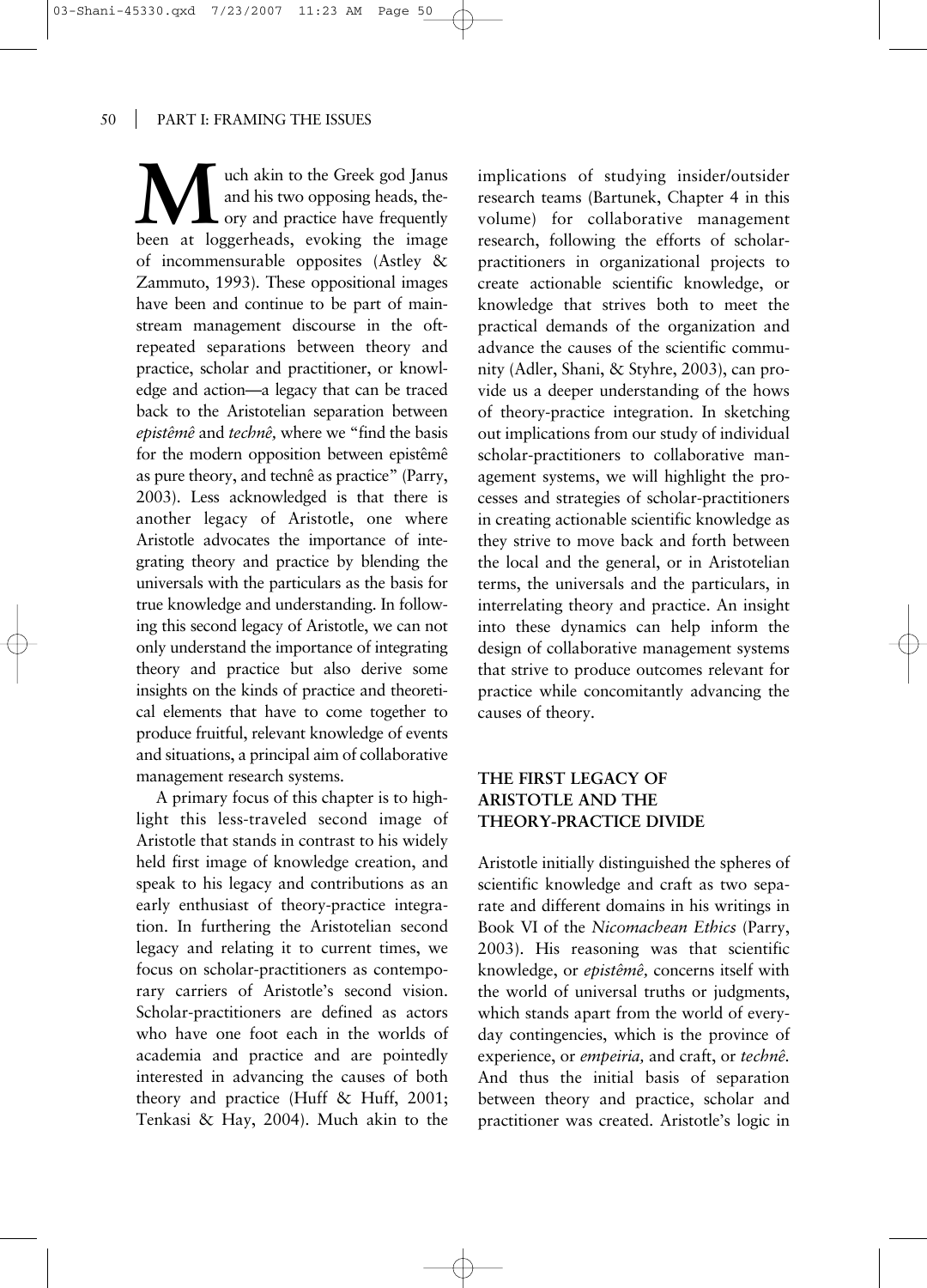creating this separation was informed by his quest for how best to establish enduring truths or universal judgments that can form the basis of true knowledge of events. Aristotle contrasted experiences and the practice of craft with inquiry, or the acquisition of knowledge, as representing fundamentally different domains. Experience, or *empeiria,* and the practice of craft, or *technê,* are ends in themselves, such as playing the flute, or making something such as a physical object, be it a flute or a ship. These he distinguished from *epistêmê,* which is an understanding of the underlying rules and principles governing why something happens and how it happens beyond a single event or instance. For example, how does the playing of a flute make beautiful music happen (i.e., what are the underlying laws of creating beautiful music)? Or how does a ship come to be (i.e., what are the principles of construction of a strong, floatable ship)? Answers to these questions, he felt, fell within the province of *epistêmê theoretike,* or scientific knowledge, which he defined as the ability to know the real as it is.

*Epistêmê* is translated as "true and scientific knowledge as opposed to opinion, an organized body of knowledge, and as theoretical knowledge" (Peters, 1967, p. 59). In Aristotle's view, *epistêmê* is concerned with first causes, which are "*knowledge of the factors that are primary"* (Aristotle, 1961, p. 983a). First causes are the ultimate explanation for phenomena. All other causes flow from first causes; no other causes explain first causes. Because of this, *epistêmê* is different from other forms of knowledge like *empeiria* and *technê* that are focused on (immediate) useful outcomes. *Technê* is knowledge of that which can be changed, which is what makes *technê* useful. What makes *epistêmê* unique is that it concerns knowledge of that "which cannot be other than it is" and is, consequently, "eternal" and

## *Following the Second Legacy of Aristotle* | 51

therefore "real (Aristotle, 1962, p. 1139b). This was a process that required scholars who, through their careful and systematic inquiry, produce universal truths about underlying laws of nature by considering data beyond a single instance or experience, to unearth the causal laws that are universally applicable to events and situations. As Aristotle (1961) eloquently clarifies in the following passage,

That this science [*epistêmê*], moreover, is not one of production is clearly illustrated in those who first began to philosophize. For it was their curiosity that first led men to philosophize and that still leads them. In the beginning, they were curious about the difficulties close at hand. Then they progressed little by little in this respect and raised difficulties about matters of greater consequence; for example, about the behavior of the moon and the sun and the stars and of all becoming. . . . Therefore, inasmuch as men philosophized in order to escape ignorance, it is evident that they learned in the pursuit of knowledge, and not for some useful [immediate] end. (p. 982b)

This classical division between the purely theoretical and the purely practical was such a powerful image that a thought that originated in roughly 347 B.C.E. has been carried through as the dominant and unquestioned view of knowledge till the latter half of the 20th century. This early distinction between theory and practice not only influenced subsequent Greek philosophers such as Plotinus, who found little use for technê or craft "because it is so far from reality" (Parry, 2003, p. 1), but also had an impact on important later figures of our Western scientific legacy: John Locke, David Hume, Auguste Comte, and more recently Karl Popper,<sup>2</sup> who, in questioning the value of experience as a reliable source of knowledge, upheld the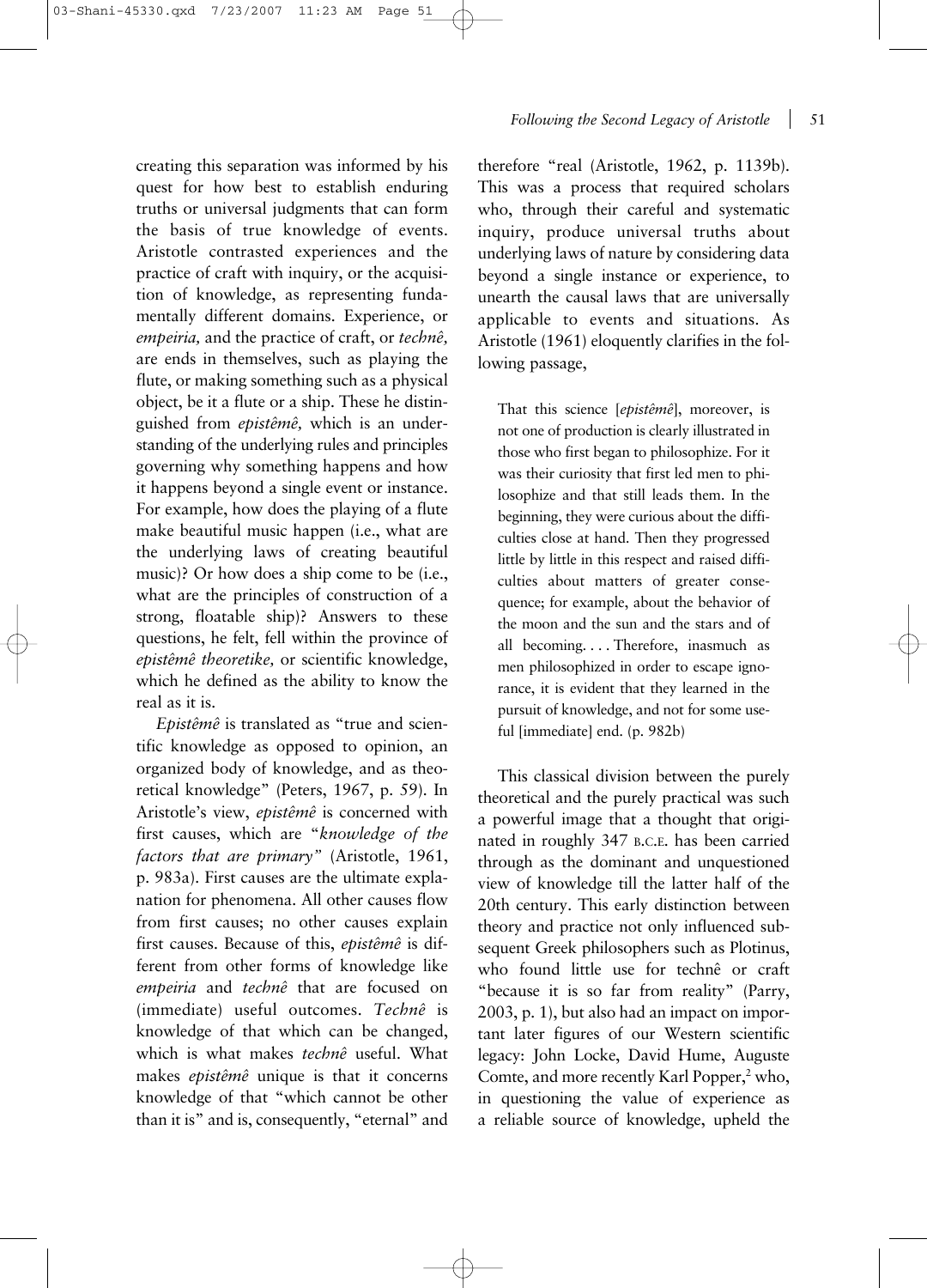preeminence of theory and, by inference, the scientist-scholar as the objective producer of knowledge of the physical and the social worlds. This point of view further perpetuated the separations between *epistêmê* on the one hand, and *empeiria* and *technê* on the other hand, in turn deepening the chasm between the scholar and the practitioner.

It has taken 2000-odd years for this influential image of Aristotle to be forcefully challenged. Such was the dominance of Aristotle's first image that the early management literature questioning the separation between theory and practice (such as Astley & Zammuto, 1993; Lawler et al., 1985; and Rynes, Bartunek, & Daft, 2001) focused on pointing out the "great divide" between theory and practice in academic knowledge production and on actively building the case for theory-practice integration. It is only recently that the field of organizational studies has moved to systematic investigations of what it means to link theory and practice, particularly inspired by the seminal work of Gibbons et al. (1994) and their distinction between Type 1 and Type 2 knowledge production models. Of special import are the writings of Adler and Shani (2001) and Adler et al. (2003) to the current call for collaborative management research that seeks to integrate theory and practice in the production of actionable scientific knowledge and to further understand the underlying knowledgecreation processes involved.

# **THE SECOND LEGACY OF ARISTOTLE AND THEORY-PRACTICE INTEGRATION**

Ironically, in recovering a place for the integration of theory and practice in knowledge production, we need look no further than Aristotle himself. One of the first thinkers to question the separation of practice and theory and challenge the scholar, and by implication

the practitioner, as the unilateral producer of knowledge was none other than Aristotle in his later reflections on the nature of knowledge in the classic work *Metaphysics.* Here inspired by ideas of his mentors Socrates and Plato, Aristotle presents a radically different image of what it means to create true knowledge of events and situations. And in this second, less renowned "image" presented by Aristotle, we find compelling claims that the bedrock of true understanding emanates from the creative integration of knowledge based on theory, practice, and experience. Aristotle's latter position about ascertaining the true nature of knowledge involved merging the worldviews of the scholar and the practitioner. His striving was in understanding how the experience of the practitioner in doing things, or the *empeiria* or experience of playing a flute, and the practical knowledge and craft or *technê* of how a flute is played or made, are merged with the theoretical knowledge of the scholar who inquires into how things come to be, which is *epistêmê.* In other words, either one or the other form of knowledge is not sufficient. True knowledge and understanding, according to Aristotle, have a basis in experience (*empeiria*), craft (*technê*), and theory (*epistêmê*). As Aristotle explains in *Metaphysics* (1961),

The master craftsman (*technitês*) is wiser than the person only of experience, or only of technique, because he knows the cause, the reasons (*epistêmê*) why things are to be done or why things happen the way they happen. The mere artisan (*cheirotechnês*) or practitioner acts without this knowledge. (pp. 981b–982a)

He also contrasts the *technitês* (the ones with *empeiria*, *technê*, and *epistêmê*) with the inexperienced scholar who has only *epistêmê,* and relies on the rational accounting of why things happen the way they happen without a basis in experience (*empeiria*)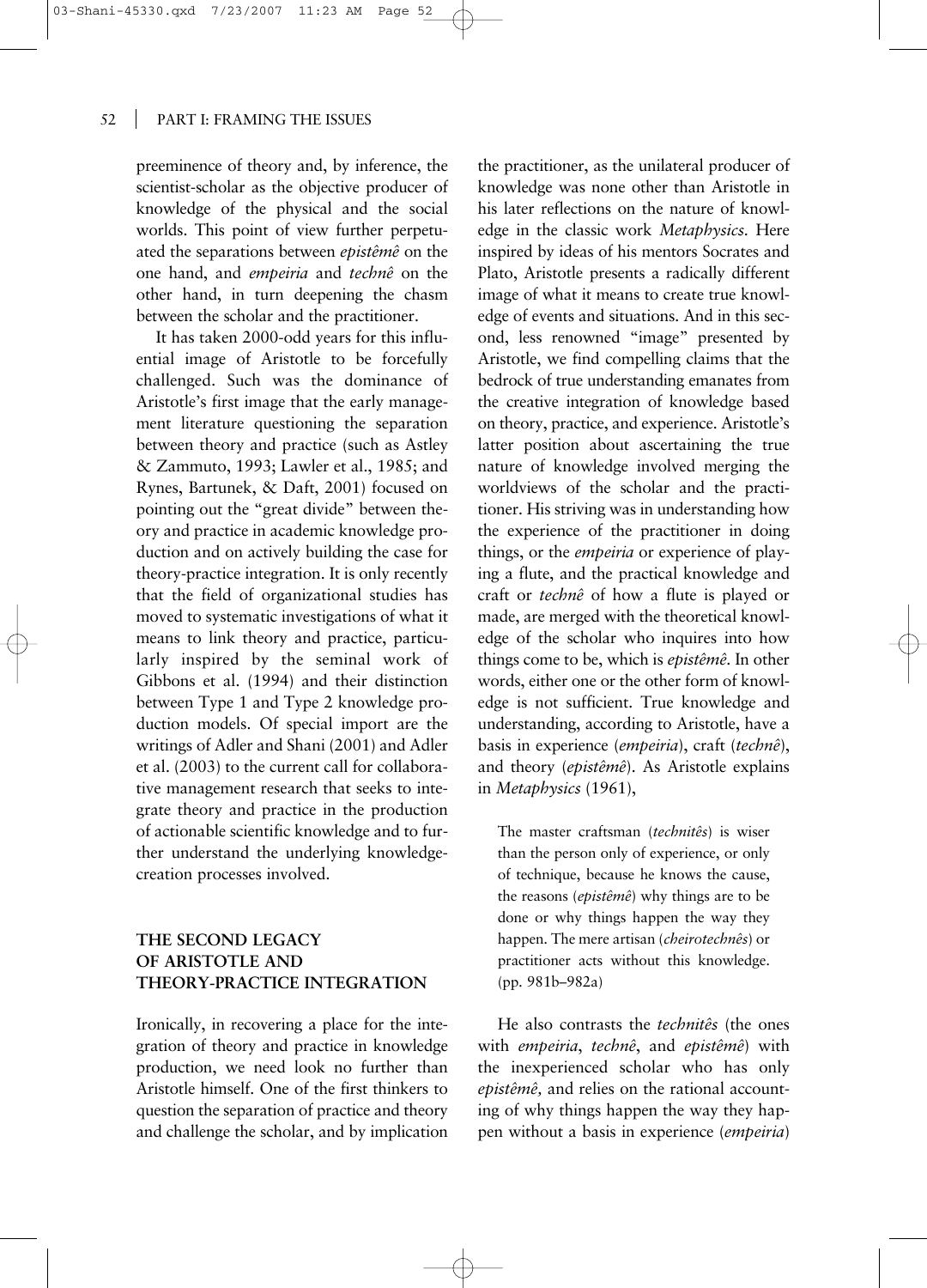#### *Following the Second Legacy of Aristotle* | 53

or craft (*technê*). According to Aristotle, this is equally ineffective in producing true knowledge (Parry, 2003). Aristotle (1961) goes on to explain why this is so:

On the contrary, we see [sometimes] experienced men succeeding even better than those who know the reasons, but who lack experience. The reason is that experience, like action or production, deals with things severally as concrete individuals, whereas art deals with them generally. Thus, a physician does not cure "man" but he cures Callias, Socrates or some other individual. . . . If then someone lacking experience, but knowing the general principles of the art, sizes up a situation as a whole, he will often, because he is ignorant of the individuals within that whole, miss the mark and fail to cure; for it is the individuals who must be cured. (p. 981b)

In these two statements of the second Aristotelian legacy, we clearly see the necessity and importance of inquiry designs such as collaborative management research that seek to blend theory and practice and, by implication, the scholar and the practitioner.

According to Aristotle, both these sets of competencies are necessary to realize true knowledge that can inform a situation. If either one is separately applied without support from the other, true knowledge will not be realized. The scholar's forte is in appealing to scientific knowledge. Her strength is in uncovering the generalizable principles and explanatory reasons that may underlie a situation derived from the larger scientific discourse that incorporates multiple contexts and experiences. In contrast, the practitioner derives knowledge from her experience with the particulars of the situation. Her strength is drawn from *empeiria,* which is grounded in the experience of humans who populate a particular system and the craft, or *technê,* derived from those experiences. *Empeiria*

and *technê* deal with the specifics, the individuals, and particular contexts of those experiences. It is as significant a form of knowledge that informs understanding and action as the theoretical knowledge of *epistêmê* that deals with underlying causes. This kind of integrated knowledge is the practical wisdom of *phronesis.*

For Aristotle, *phronesis* represents the ideal integration of experience, craft, and theory. The ancient Greek word *phronesis* is defined as wisdom, practical wisdom, and prudence (Peters, 1967, p. 157). A major theme throughout *phronesis* is its concern with morals and ethics (Adler, 1978). But, for Aristotle, *phronesis* also involved knowledge of the particulars, or *empeiria,* the *technê* or craft derived from those experiences, and the invocation of universals, or *epistêmê theoretike* (Dunne, 1993), the generalizable knowledge that may apply to those particulars. And it is here we find his most compelling claim for the creative integration of theory and practice as the basis for true understanding and action. Aristotle (1962) writes: "Practical wisdom does not deal only with universals. It must also be familiar with particulars, since it is concerned with action, and action has to do with particulars [while not missing the general]"(p. 1141b).

Aristotle (1962) explains his logic with the following contrast between a man of scientific, universal knowledge about health and a man with practical knowledge about foods:

This explains why some men who have no scientific knowledge are [sometimes] more adept in practical matters, especially if they have experience, than those who do have scientific knowledge. For if a person were to know that light meat is easily digested, and hence wholesome, but did not know what sort of meat is light, he will not produce health, whereas someone who knows that poultry is light and wholesome is more likely to produce health. (p. 1141b)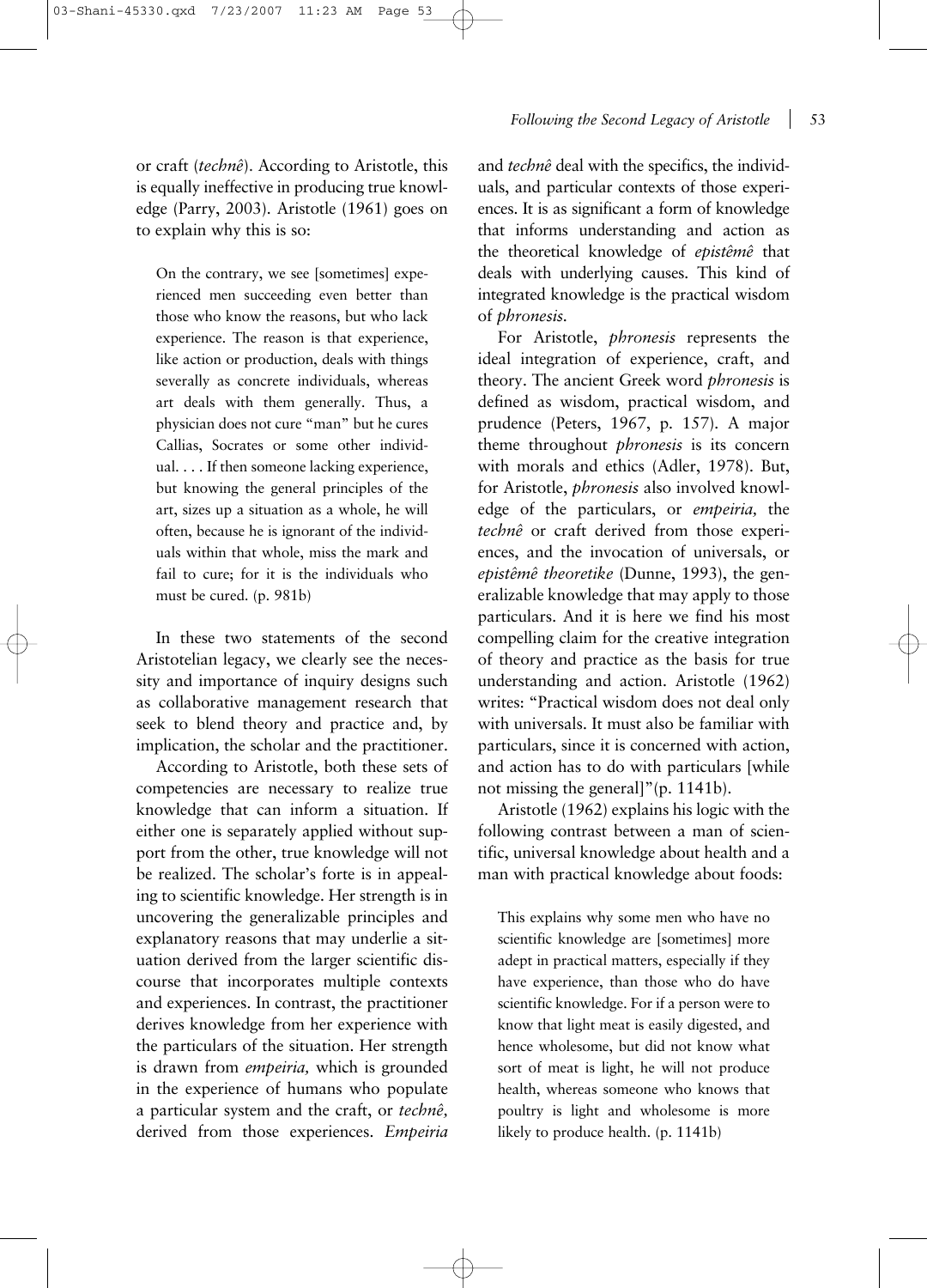Clearly the optimal solution for health, opines Aristotle, is to have knowledge of both the universal, or the scientific knowledge that light meat is easily digested, and the particulars, arising from the experience that poultry is light. According to Dunne (1993), the ability to blend the universal with the particulars (or theory with experience) is the stunning achievement of *phronesis*: "*Phronesis* does not ascend to a level of abstraction or generality that leaves experience behind. It arises from experience and returns into experience" (p. 293).

Another important consideration that *phronesis* speaks to is action that is based not merely on an integrative understanding but also on ethical and moral dimensions. While *phronesis* or "practical wisdom issues commands, its end is to tell us what we ought to do and what we ought not to do," which is the hallmark of virtue, or *arete* (Aristotle, 1962, p. 1143a). Those who are deemed the most knowledgeable in *phronesis,* Aristotle states, are also "good at deliberating. . . . They can, by reasoning, aim and hit the best thing attainable to man by action, [and] have the capacity for seeing what is good for themselves and for mankind" (p. 1141b).

And in this statement we see the ethical responsibilities Aristotle places on scholarpractitioners and collaborative management research communities. In invoking the particular and the general in their knowledgecreation activities, they should be equally concerned about contributing to the local good and about advancing the causes of theory, which is the larger good.

In many ways, Aristotle and his mentors Socrates and Plato are often believed to have loved knowledge for the sake of knowledge, not caring about its practical applications (Dunne, 1993; Parry, 2003). However, in exploring the second image of Aristotle, it is clear that he considered the highest result in every concern to be the achievement of true practice, a practice that draws on wisdom

(*phronesis*) that arises from an integral complex of experience (*empeiria*), craft (*technê*), and theory (*epistêmê*), because in his opinion it is only "this kind of knowledge that enables a conscious choice possible between true and false, good and bad, benefit and hurt, and, generally, between 'good' and 'evil'" (Parry, 2003, p. 12).

## **THE SCHOLAR-PRACTITIONER AS AN EPISTEMIC TECHNICIAN**

Beyond highlighting this second image of Aristotle and speaking to his legacy and contributions as an early advocate of theorypractice integration, another goal of this chapter is to relate the Aristotelian second legacy to current times and its application to organizational research. We regard scholarpractitioners to be ideal contemporary carriers of Aristotle's second vision. As individuals who have a foot each in the worlds of academia and practice and who are familiar with the universal and particulars, these actors view as equally important the advancement of organizational causes and the scientific profession. They strive to create actionable scientific knowledge through useful research (Lawler et al., 1985) that enhances the theoretical understanding of the phenomena as well as provides for a better resolution of business problems (Tenkasi & Hay, 2004). Astley and Zammuto (1993) describe them as an intermediate cadre of professionals, who by virtue of membership in both the academic and practice worlds can act as effective bridges between the otherwise incommensurate communities of scholars and practitioners. Graduates of executive doctoral programs who continue working in organizations during and after education are one example of this intermediate cadre of "boundary spanners," those "who have the potential to close the relevance gap from both ends of science and business" (Huff & Huff, 2001, p. S50).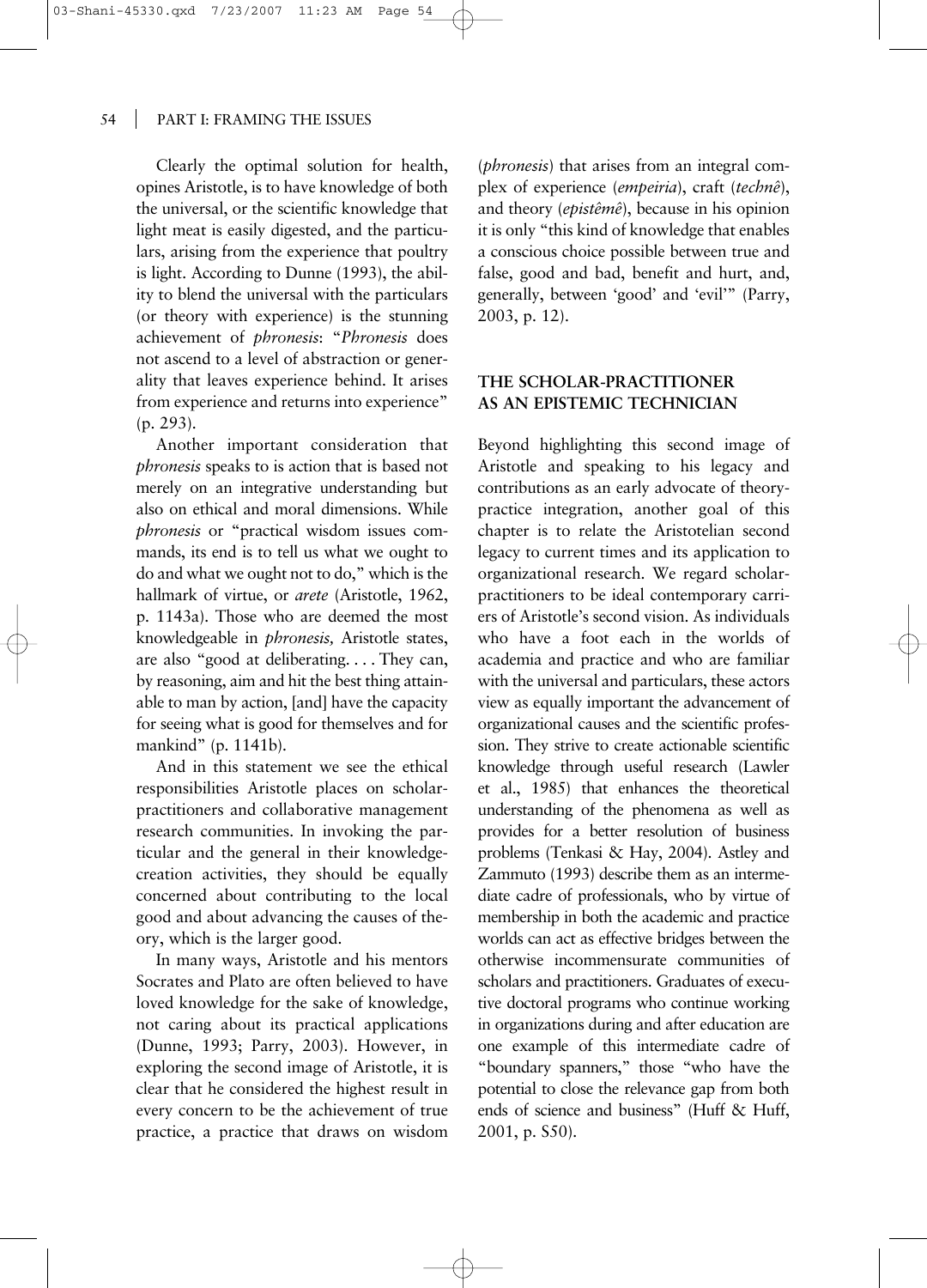In following the efforts of scholarpractitioners in organizational projects to create actionable scientific knowledge, we can further the Aristotelian vision by extending our understanding from the need to integrate theory and practice to comprehending the processes involved in blending the universals with the particulars in which *phronesis* or theory-practice integration is realized. For this, we turn to an inductive study reported in some detail in earlier publications (Hay, 2003; Tenkasi & Hay, 2004) that sought not only to understand the elements of theory and practice that the scholar-practitioner brings to the table but also to grasp how the scholar-practitioner goes about linking them in organizational projects to create actionable scientific knowledge that meets scientific criteria and influences business results.

#### **STUDY METHODOLOGY**

Interviews were completed with 11 scholarpractitioners, who were asked to recount successful organizational projects that had effective theory and business outcomes and that applied their knowledge of theory and practice. These project experiences related to 11 organizations located in the East Coast and Midwest regions of the United States. All interviews were taped and transcribed. All the scholar-practitioners were Ph.D.'s; two were members of consulting organizations, two were academics with extensive consulting interaction with industry, and seven were graduates of an executive doctoral program in organizational development who continued their employment as internal organizational change agents. All of the 11 projects selected had tangible business outcomes such as a customized business model, a new technique or process that was implemented and used as a result of the project, or, in some cases, evidence of material impacts of these interventions on financial indices such as return on investment

## *Following the Second Legacy of Aristotle* | 55

(ROI), profitability, and other metrics of effectiveness such as reduction in product development cycle time. Theoretical outcomes from these projects were academic presentations, journal publications, books, and, in some cases, dissertations that advanced the state of knowledge in arenas such as self-managing teams, leadership assessment and development, mergers and acquisitions, and sociotechnical systems design for knowledge work. Six contrast interviews were also completed, four with business researchers who had no scholarly affiliations and two with academics who had minimal experience with organizations (see Table 3.1).

Our analytical strategy employed an iterative approach of traveling back and forth between the data and emerging theory to develop our model. The cornerstones of our analyses were (1) to develop a narrative sequence of events for each case (Elsbach & Sutton, 1992; Silverman, 2001); (2) to employ a within-and-across case analysis of all cases to identify similarities and differences across events (Eisenhardt, 1989); and (3) to systematically develop and employ an emergent coding system to methodically discern and elaborate on the common dynamics of theorypractice integration observed across the cases based on the logic of replication (Yin, 1994). The logic of replication treats a series of cases as a series of experiments with each case serving to confirm or disconfirm an emergent relationship, where the emphasis is on retaining the common relationships found across all the cases (Eisenhardt, 1989; Yin, 1994).

In following the sequence of these 11 successful projects, we found that scholarpractitioners, in order to successfully realize project outcomes, employed a set of actions motivated by their knowledge of theory and a set of actions motivated by their experiences and knowledge of practice conventions endemic to the system. Instead of the traditional views of practice as involving action and theory as involving abstract thinking, much in line with activity theory<sup>3</sup> (Vygotsky,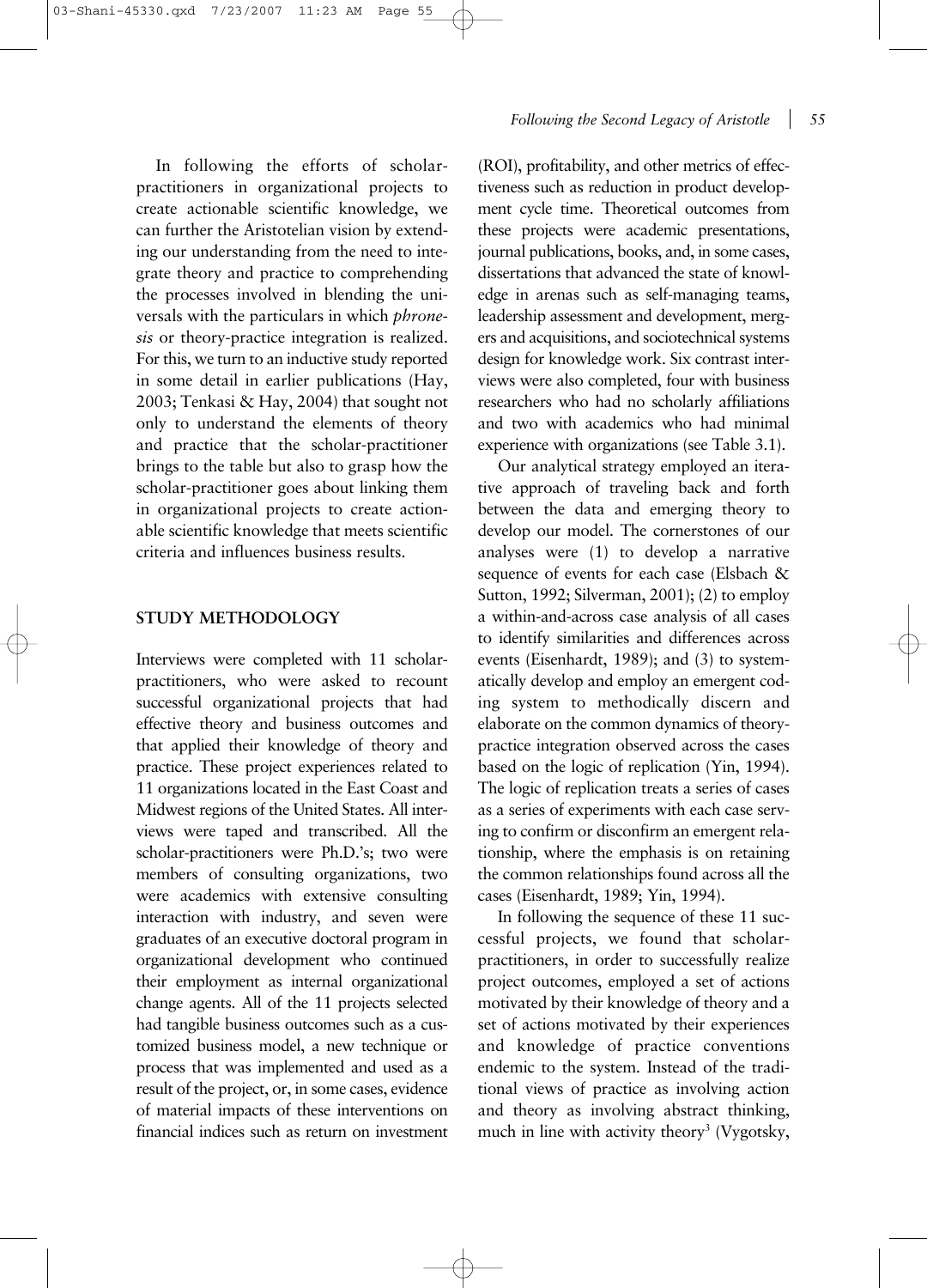**Table 3.1** A Description of Scholar-Practitioner Projects and Outcomes of Dual Relevance

| Purpose of Project |                                                                                                                                              | <b>Practical Outcomes</b>                                                                                                                                                                                                                                                                | Theoretical Outcomes                                                                                                                                                                                           |
|--------------------|----------------------------------------------------------------------------------------------------------------------------------------------|------------------------------------------------------------------------------------------------------------------------------------------------------------------------------------------------------------------------------------------------------------------------------------------|----------------------------------------------------------------------------------------------------------------------------------------------------------------------------------------------------------------|
|                    | 1. Increasing the innovation<br>effectiveness of the R&D<br>center of a high technology<br>firm                                              | A practical model of the critical<br>deliberations that new product<br>development projects should<br>undertake based on the project<br>life stage and the essential<br>knowledge domains required at<br>each stage                                                                      | Several presentations at forums<br>such the Academy of<br>Management, and journal<br>publications                                                                                                              |
|                    |                                                                                                                                              | Key impact: reduction in<br>product development cycle time                                                                                                                                                                                                                               |                                                                                                                                                                                                                |
|                    | 2. Leadership alignment across a<br>multidivisional global<br>consumer products firm                                                         | A training program and a model<br>that could be used to assess and<br>develop transformational<br>leadership behaviors among the<br>many managers/supervisors of<br>each division/unit                                                                                                   | Presentations at academic and<br>practitioner conferences, journal<br>publications, and working<br>papers that assess the<br>relationship between<br>transformational leadership and<br>emotional intelligence |
|                    |                                                                                                                                              | Key impacts: observed<br>uniformity in transformational<br>leadership behaviors across the<br>different business units                                                                                                                                                                   |                                                                                                                                                                                                                |
|                    | 3. Establishing a Center for<br>Manufacturing Excellence in<br>a heavy engineering firm                                                      | An internal organizational<br>model of the stages involved in<br>realizing self-managing team<br>effectiveness and training<br>interventions that will accelerate<br>movement to each stage                                                                                              | Paper presentations at<br>practitioner and academic<br>conferences on self-managing<br>teams, a book chapter, and<br>a dissertation                                                                            |
|                    |                                                                                                                                              | Key impacts: improvements in<br>cost and quality indices                                                                                                                                                                                                                                 |                                                                                                                                                                                                                |
|                    | 4. Creating effective practices<br>and processes for mergers and<br>acquisitions (M&A) in an<br>electrical products firm                     | An internal workbook<br>highlighting procedures, processes,<br>and training interventions for<br>post-M&A integration drawing<br>on social constructionist<br>principles. A major aspect of the<br>model was achieving strategy or<br>vision consensus about the<br>merged organization. | Presentations at Academy of<br>Management, a journal article,<br>and a dissertation                                                                                                                            |
|                    |                                                                                                                                              | Key impacts: quicker and more<br>effective cultural integration as<br>indicated in postsurvey measures                                                                                                                                                                                   |                                                                                                                                                                                                                |
|                    | 5. Transitioning four brownfield<br>manufacturing units into high<br>performance work systems<br>of a global equipment<br>manufacturing firm | An internal process model based<br>on Appreciative Inquiry and<br>incorporating best practices and<br>training interventions drawn<br>from a study of four pilot sites,<br>to help evolve other brownfield<br>manufacturing sites into high<br>performance work systems                  | Presentations, conference<br>proceedings, and a dissertation                                                                                                                                                   |
|                    |                                                                                                                                              | Key impacts: improvements in<br>cost, quality, and productivity<br>indices                                                                                                                                                                                                               |                                                                                                                                                                                                                |

⊕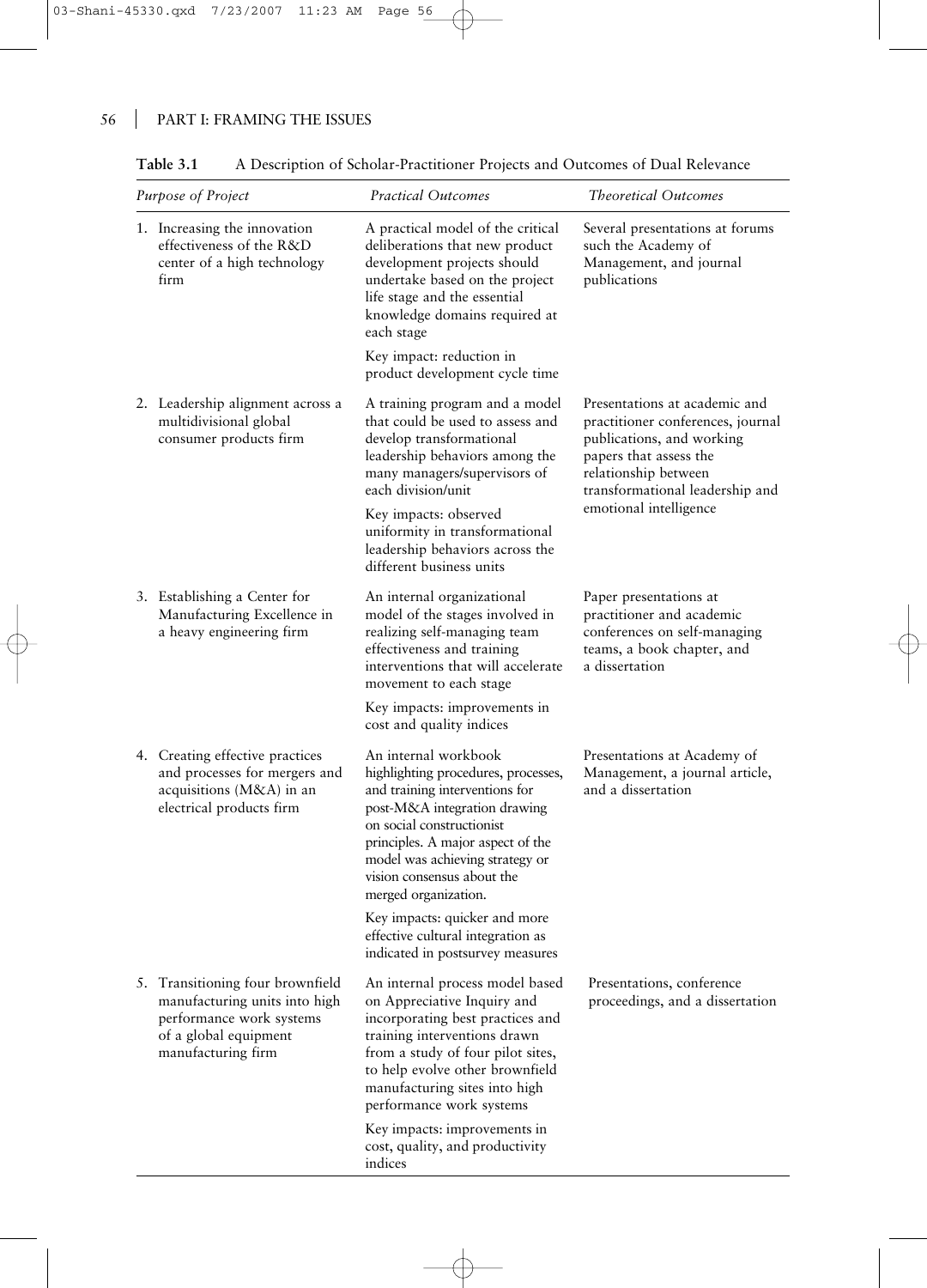## *Following the Second Legacy of Aristotle* | 57

| Purpose of Project |                                                                                                                                                                                                          | <b>Practical Outcomes</b>                                                                                                                                                                               | <b>Theoretical Outcomes</b>                                                            |  |
|--------------------|----------------------------------------------------------------------------------------------------------------------------------------------------------------------------------------------------------|---------------------------------------------------------------------------------------------------------------------------------------------------------------------------------------------------------|----------------------------------------------------------------------------------------|--|
|                    |                                                                                                                                                                                                          |                                                                                                                                                                                                         |                                                                                        |  |
|                    | 6. Piloting a whole-systems<br>design model for radical<br>organizational change in one<br>region of a multiregional<br>wireless company                                                                 | A process model for whole<br>systems design developed from<br>learnings of the pilot region for<br>use in other regions                                                                                 | Presentations, journal articles,<br>and a book on large group<br>interventions         |  |
|                    |                                                                                                                                                                                                          | Key impact: increased market<br>share based on restructuring of<br>business operations, particularly<br>the customer service function                                                                   |                                                                                        |  |
|                    | 7. Assessing differential<br>implementation success rates<br>among four business<br>units/regions of a corporate-<br>driven global organizational<br>change program in a<br>worldwide food services firm | An internal model of change<br>communication that takes into<br>account interpretive differences<br>among the multiple constituents<br>who are parties to the change                                    | Presentations, publication in<br>several conference proceedings,<br>and a dissertation |  |
|                    |                                                                                                                                                                                                          | Key impact: a revised change<br>communication protocol from<br>the corporate office for tailoring<br>change messages by taking into<br>account the cultural/interpretive<br>background of regions/units |                                                                                        |  |
|                    | 8. Designing optimal<br>organizational structures for<br>new product development<br>effectiveness and efficiency in<br>a global communications firm                                                      | An internal organization design<br>model for structuring new<br>product development units<br>largely derived from a meta-<br>analysis of existing new product<br>development research literature        | Presentations, journal<br>publications, working papers,<br>and a dissertation          |  |
|                    | 9. Improving restaurant<br>effectiveness and efficiency in<br>the midwestern region of a<br>worldwide food services firm                                                                                 | An internal process model based<br>on Appreciative Inquiry and a<br>template that can be<br>implemented in other regions<br>for improving restaurant<br>effectiveness and efficiency                    | Presentations, publication in<br>conference proceedings, and<br>a dissertation         |  |
|                    |                                                                                                                                                                                                          | Key impacts: improvement in<br>restaurant service effectiveness                                                                                                                                         |                                                                                        |  |
|                    | 10. Transitioning a centralized<br>global IT company into<br>decentralized customer-<br>focused business teams                                                                                           | Successful reorganization of a<br>company, with buy-in of key<br>stakeholders                                                                                                                           | Working papers, presentations<br>at practitioner conferences, and<br>a dissertation    |  |
|                    | 11. An assessment of the impact<br>of peer mentoring on effective<br>sharing of organizational<br>knowledge in a global<br>communications firm                                                           | Evaluation of a peer mentoring<br>program and identification of<br>best practices in knowledge<br>sharing                                                                                               | Conference presentations,<br>journal article, and<br>a dissertation                    |  |

1962, 1978), we found scholar-practitioners using knowledge drawn from theory, experience, and technique as different kinds of tools and resources to inform different kinds of action as the projects progressed. There were actions that were informed by theoretical

precepts represented in the form of formal domains of knowledge available in books, articles, expert opinion, and principles of research. Scholar-practitioners regularly invoked their broad knowledge of the scholarly and practical literature on how people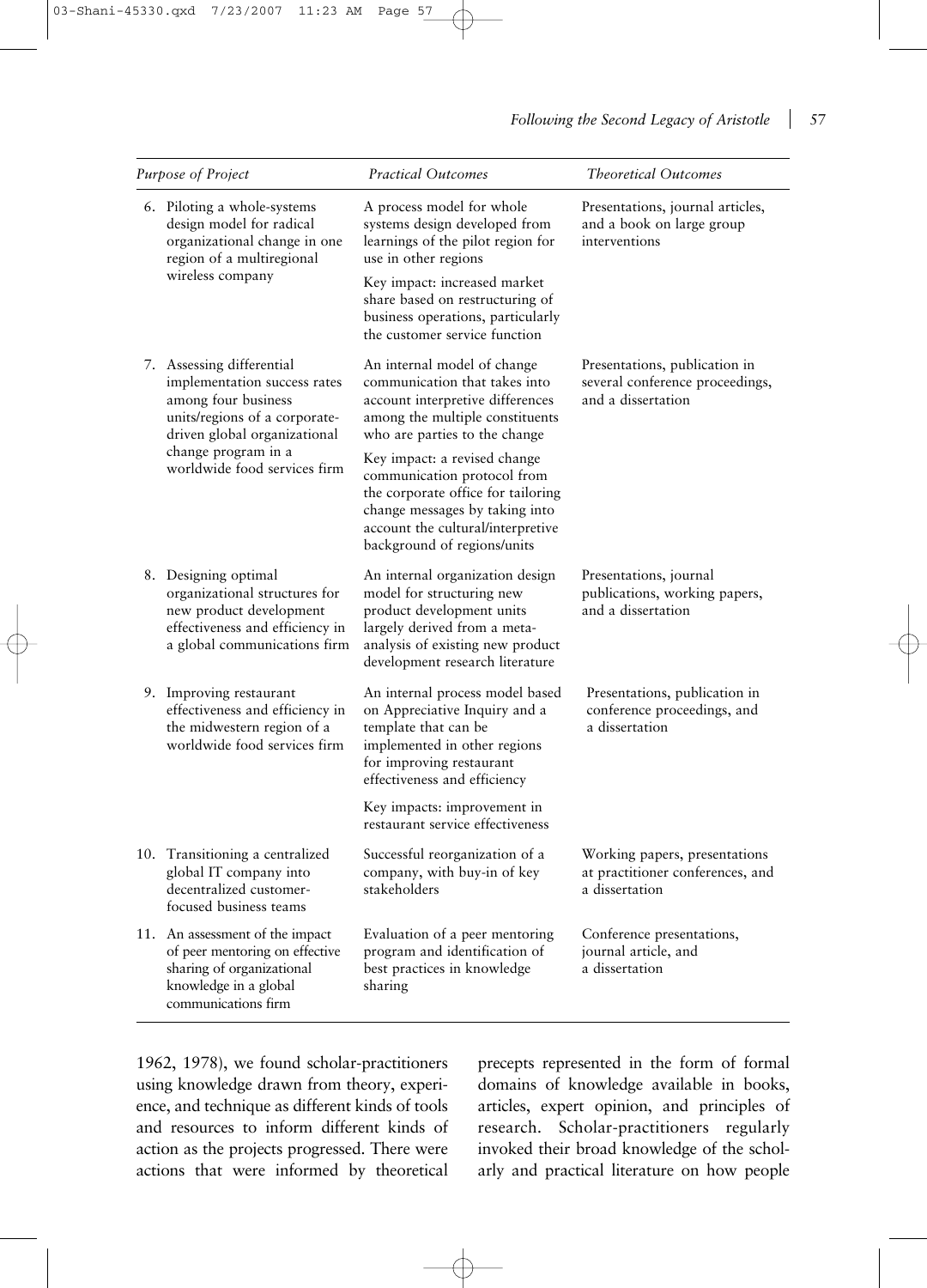and organizations work, and also accessed specific publications within academic or practitioner outlets that pertained to the topic of interest, such as designing team-based organizations or creating a leadership assessment process. And there were other actions arising out of the scholar-practitioners' awareness of and experience with organizational conventions, history, norms, and power relationships and their mastery of the techniques of getting things done in the organization. These practice-mediated streams of actions frequently invoked organizational, political, and rational conventions to influence key decision makers controlling resources for the project, to secure cooperation of employees responsible for implementation of the project, and to ensure that projects were framed to conform to local project management conventions (see Tenkasi & Hay, 2004, for a comprehensive description).

# **STRATEGIES FOR INTERRELATING THEORY AND PRACTICE**

Of more interest is how these practitionerscholars linked their understanding of theory and practice to produce actionable scientific knowledge or, in Aristotelian terms, the achievement of *phronesis* (Dunne, 1993). Our analysis of the 11 cases revealed that scholar-practitioners tended to interrelate theory and practice as strategies for (1) framing, (2) influencing and legitimizing, (3) sensemaking, and (4) demonstrating. We elaborate on each of these dynamics.

## *Framing*

Framing effects were most commonly observed in defining the nature and scope of the project. Framing was typically employed to bound and structure an otherwise equivocal phenomenon in more concrete and precise terms (Weick, 1979). In several cases, we noticed the use of theory and research findings to frame and give direction to a broadly expressed change mandate from the leadership as a possible solution to an organizational crisis or toward achieving a desired future state. The scholar-practitioners relied on several knowledge elements, such as social science knowledge and current literature on theories of organizational effectiveness, as informing forces to frame a general organizational mandate in more bounded and specific terms. In one case the scholar-practitioner took the vision of the CEO to move a manufacturing plant into a center of excellence and helped define the project as one of reorganizing the workforce into self-managing teams. Another scholar-practitioner took the broad mandate of leadership alignment and helped "frame" and "define" the project as one of implementing a leadership assessment and development process for the organization. Infrequently, we also found instances where the scholar-practitioner used a practically mediated opening to frame a theoretical niche. In these cases, the practical opportunity provided the right conditions to test a theoretical model and/or develop new theory to answer a practical question. In one of the cases, the CEO's desire to make the R&D organization more effective at knowledge management opened up the opportunity for the scholar-practitioner to pilot test a new process that took the principles of sociotechnical theory and applied them to knowledge work. In addition to practical ramifications, the project had theoretical ramifications in terms of charting new ground for sociotechnical theory by extending its application from routine work to nonroutine work.

# *Influencing and Legitimizing*

Influencing and legitimizing were used to justify a concept, idea, model, or course of action as the most appropriate for a situation.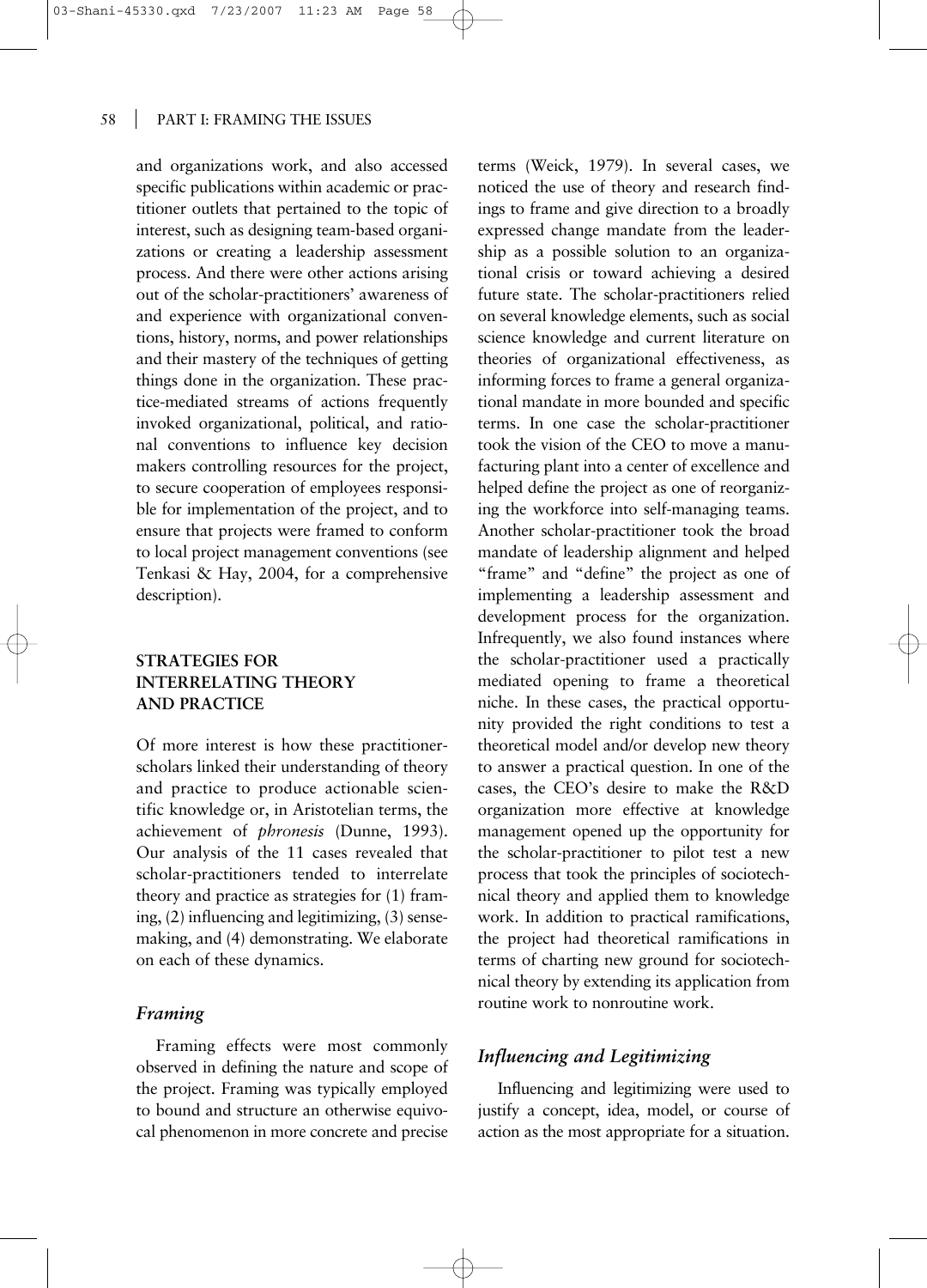Legitimizing was typically exercised by the scholar-practitioner in convincing and informing key stakeholders of the need for change, the model and attributes of change, and the process involved in the change. We found that legitimization actions involved cases both where theory informed practice and, conversely, where practice informed theory. Theory was used as a tool to legitimize the need for a certain kind of practical action. In addition to the practical justification for change driven by the leadership mandate, or organizational crisis, this frequently took the shape of using as a tool the theoretical knowledge that the scholar-practitioner garnered from a review of current literature around the topic of interest. In one case, the scholar-practitioner, in his quest to understand leadership alignment, read the current literature and determined that the most appropriate way to achieve alignment was through a "leadership assessment and development" process and convinced the stakeholders of the rationality of this approach based on his knowledge of the current literature. In contrast to using theory as a tool to legitimize practice, we also found the practical demands of a situation/context as an opportunity to legitimize a certain kind of theoretically informed action. This was evident in a case where the scholar-practitioner, after a review of several models of knowledge management, indicated that the sociotechnical systems (STS) approach applied to knowledge work might be most suitable, because it not only considered the interface of knowledge elements pertaining to the social, technical, and environmental systems but also engaged the workforce in designing such a system, a most appropriate strategy given the CEO's interest in involving a large population of the R&D workforce in the change process. The scholarpractitioner was able to skillfully match the practical requirements of the CEO that called for broad employee engagement with a theoretical model that allowed the same. The

## *Following the Second Legacy of Aristotle* | 59

justification behind asking managers from the several research functions to be part of the central design team was attributed to the CEO's mandate, although it was also clearly a requirement of the STS design model.

In both framing and legitimizing, scholarpractitioners are engaging in the search for appropriate causal mechanisms or pathways that will enable realization of the outcomes desired by the CEO in light of the contextual constraints and opportunities afforded by the organization. Top management, at least in the cases we studied, expressed the desire or mandate for a future state based on a vision or organizational crisis, but not a clear sense of how to get there. We frequently noticed that this is where the scholar-practitioner steps in and uses her expansive knowledge of theory, experience, and craft in analyzing the situation and conjecturing the pathways that may help realize the desired outcomes. Scholar-practitioners are aware that the fit between mechanisms or pathways and their functional outcomes is not necessarily concrete, and that their relationship as expressed in theory is inherently ambivalent (Bunge, 2004). It is through a review of several potential pathways that they choose what they believe might be the most appropriate mechanism, after giving due consideration to the situational context. This is where theory, experience, and understanding of organizational conventions (rational and political) are useful. While theory and research findings are often used to frame and assess the potential pathways through which the desired outcomes can be realized, it is frequently the particulars of the local environment that dictate the choice of the pathway. For example, the CEO's quest for the firm to become a center for manufacturing excellence could have been addressed through various mechanisms such as improved manufacturing processes or better materials management, all scientifically validated pathways to realize manufacturing excellence (*Best Manufacturing Practices*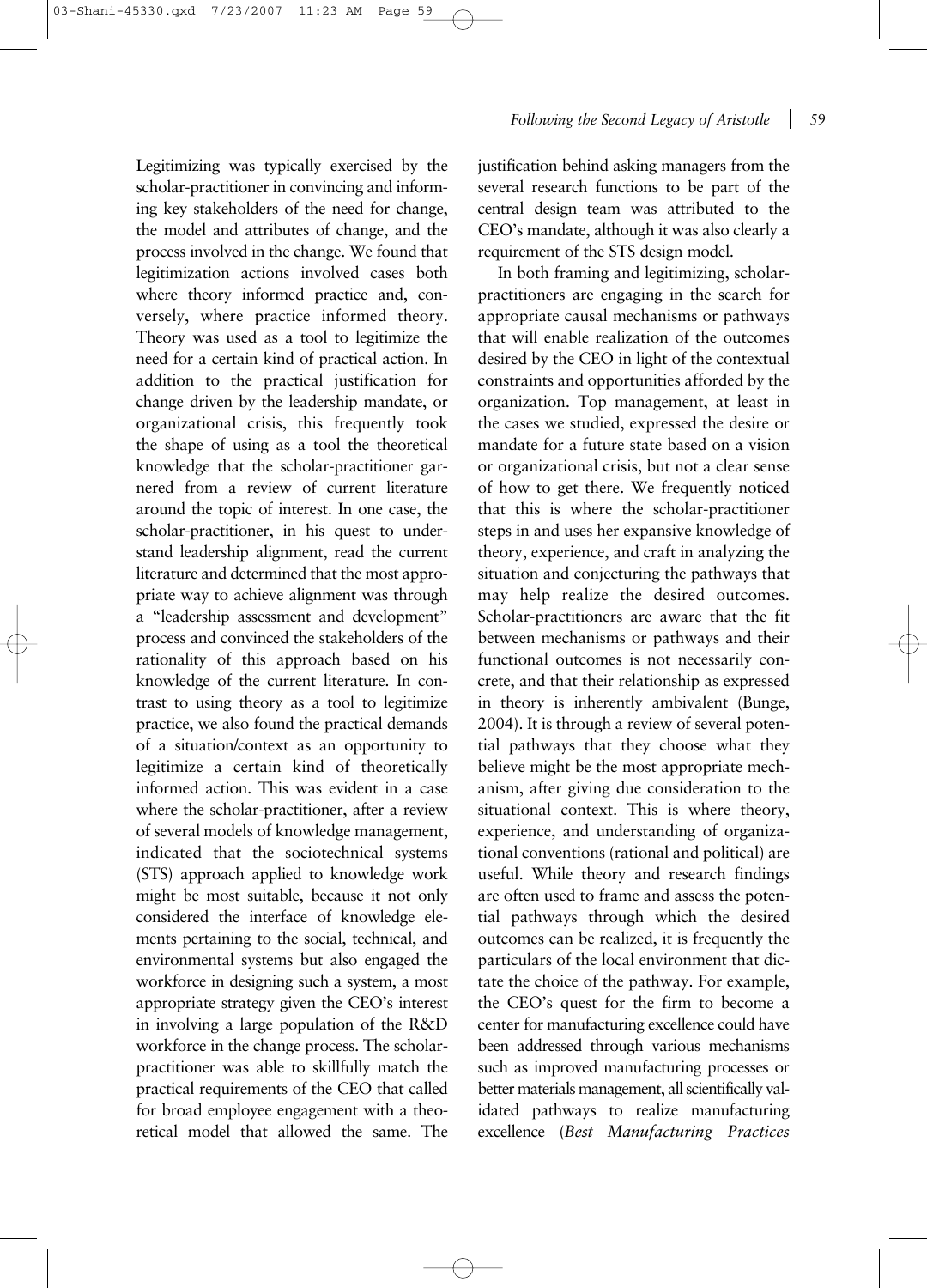*Report,* 1998). However, the scholarpractitioner chose self-managing teams as the most viable mechanism based on several local considerations. These included the high levels of camaraderie and collective identity as a distinct group among an older workforce that contrasted itself with the supervisors, and a recognition that potentially the best way to infuse a sense for quality, cost, and schedule would be by making the employee group take ownership for these issues through self-governing work teams rather than relying on supervisory mandates, which had proven ineffectual in the past. Other factors were the multiskilling and job rotation that come with a team-based design, which would allow team members variety and challenge in their jobs in an otherwise routine manufacturing environment. Alternative pathways such as technological enhancements to the old assembly line format or improved material management techniques would not have decreased the boredom or reduced the quality problems, because these designs would have failed to take into account the social dynamics of the situation.

Conjecturing the pathways and thinking through why one mechanism might be more appropriate than others also helps in subsequently legitimizing the pathway since it is based on both theoretical and practical considerations. This stance of reflection and pondering about appropriate causal mechanisms that considers the general and the local was a defining quality of scholar-practitioners that enabled them both to produce outcomes of consequence for the organization and to advance the larger state of knowledge. This quality essentially distinguished the scholarpractitioner from practitioners who would mimic the latest technique or fad and apply it indiscriminately to the local environment with which they were familiar without really understanding the underlying theory or conducting research to direct their efforts. This

approach was also in contrast with the scholar who, familiar with theories of organization, applies her theoretical understanding of how organizations work and conducts research on an abstract problem without due consideration of the local dynamics or a reflection of how useful the findings may be to improving the causes of the organization (Tenkasi & Hay, 2004).

## *Sensemaking*

Once the causal pathway is established, the third strong function of interrelating theory and practice was its role in mutual sensemaking. The scholar-practitioner relies on theory as a tool to make sense of practice, and practice elements as instruments in making sense of theory. This mutual dynamic often took the form of co-informing, reciprocal cycles of invoking theory to inform practice and invoking practice to inform theory, which were evident in all project stages. While framing was a unique type of sensemaking activity often related to the project definition stage, sensemaking patterns pertaining to project execution and project realization were also frequently observed. A clear instance of theory informing practice was the application of systematic research principles in the assessment/diagnosis and sensemaking preceding the implementation of the intervention. This was a common pattern across all the cases, where scholarpractitioners used a combination of survey instrumentation, interviews, systematic observations, and, in one case, personal diary recordings of the participants for data collection. The leadership assessment and development project used a pretest-posttest design, while the self-managing team project involved a constant-comparison qualitative design where the scholar-practitioner compared and contrasted the evolutionary journey of six natural workgroups as they transitioned into effective self-managing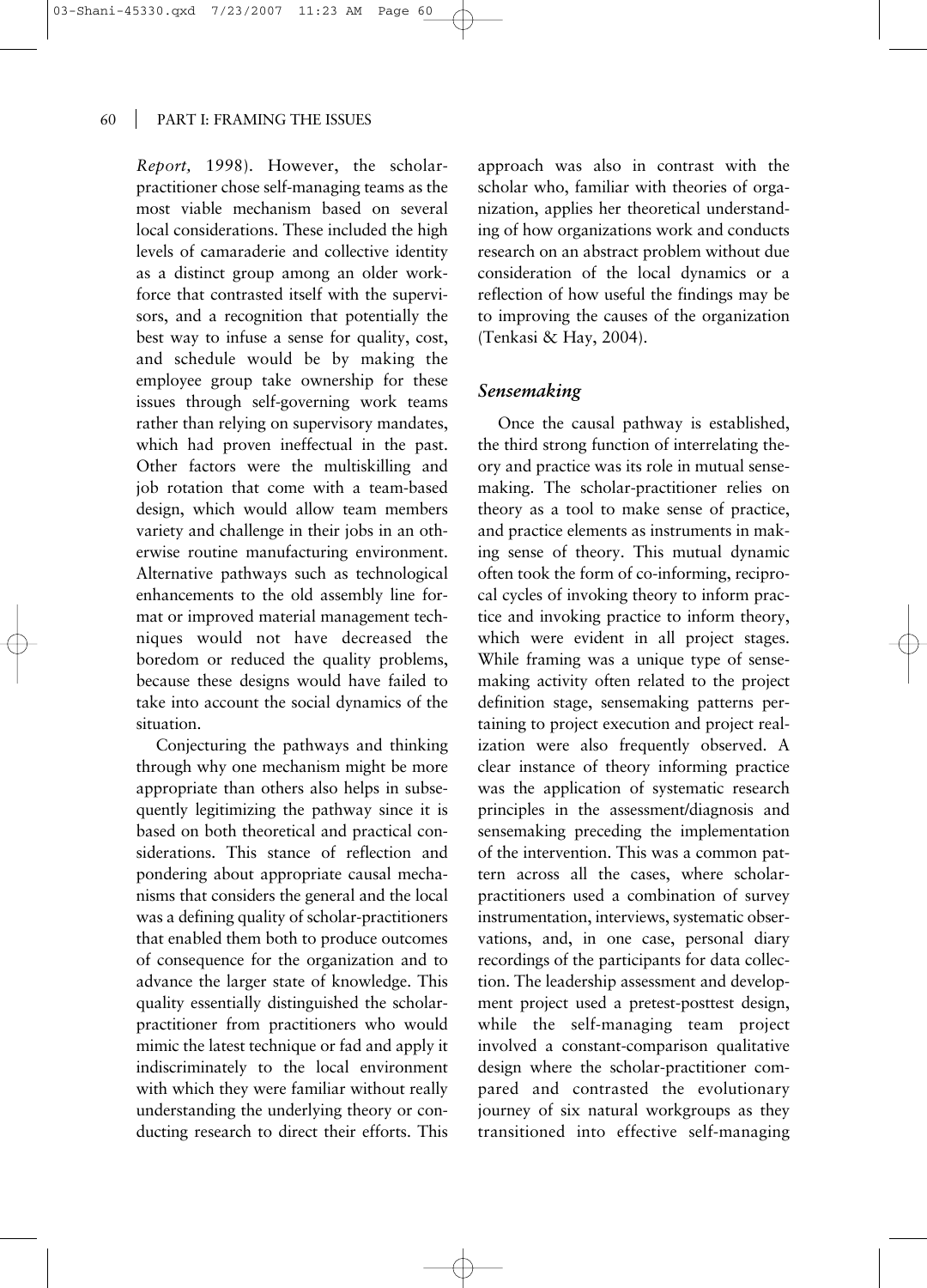teams at different speeds. The use of systematic approaches enabled more accurate diagnosis and sensemaking prior to implementation. In many respects, scholar-practitioners were engaging in fact-based decision making (Pfeffer & Sutton, 2006) using evidencebased approaches (Leslie, Loch, & Schaninger, 2006). Realizing that their observations might be contaminated by what they expected to see, they relied on data collected through systematic and scientific approaches. They were aware that it is easy to be trapped by ideologies, beliefs, and conventional wisdom instead of paying attention to the data (Pfeffer & Sutton, 2006).

Practice informing theory followed a similar rigor and was most evident in the process of implementing the change. Respondents mentioned that they learned from the process of doing, or implementing the change. Making sense of the implementation experience frequently drew on a background of theoretical knowledge, including literature reviews and the use of research data acquired through scientific research methods*.* Coexistent with this approach was the inductive dynamics of practice reinforming theoretical knowledge, particularly when there were anomalous experiences provided by the data from implementing the model that could not be explained by current theoretical precepts. These variations in practice were mediational tools that frequently reinformed the current dominant theoretical conceptualization. A salient case is the scholar-practitioner who initially applied a traditional sociotechnical system framework to analyze knowledge work. In applying the model to a pilot sample, he found that the linear transformation processes of routine work and their variances were not applicable to nonroutine knowledge work and that the best way to understand transformation processes in knowledge work required a focus on the deliberations or sensemaking conversations of the scientists. He realized that these conversations were the

## *Following the Second Legacy of Aristotle* | 61

principal transformational activities in knowledge work and that variances arose from factors such as not having the right members who had relevant knowledge involved in the conversations, or the lack of an appropriate process to hear everyone's opinion in the deliberations. These revised understandings helped him design an effective knowledge management model for nonroutine work.

#### *Demonstrating*

The final commingling of theory and practice was in demonstrating impact. Theory informing practice was most evident in providing empirical evidence and demonstrating proof that the organizational project was successful in terms of achieving practical results that there was a change in mindsets, in behavior, and in profitability or other metrics. Providing proof of business impacts relied on data collected and analyzed through systematic research designs. Scholar-practitioners frequently used quantitative evidence to indicate behavior and/or attitude change in survey scales pre- to postintervention, or indicated shifts in financial measures pre- to postchange. Qualitative data, particularly contextsensitive quotes or verbatim comments, were employed to demonstrate changes in perspective or new behaviors. For example, the scholar-practitioner involved with the implementation of self-managing teams made use of extensive quotes from team members to demonstrate that the teams were engaging in self-managing behaviors and highlight the kinds of new behaviors that were involved in team self-management. Practice informing theory was typically in the form of using the practical business impacts to provide proof of the theoretical model. A reduction in new product development cycle time was conclusive evidence for the scholar-practitioner to demonstrate in subsequent academic publications that the knowledge management model based on sociotechnical systems was clearly valid.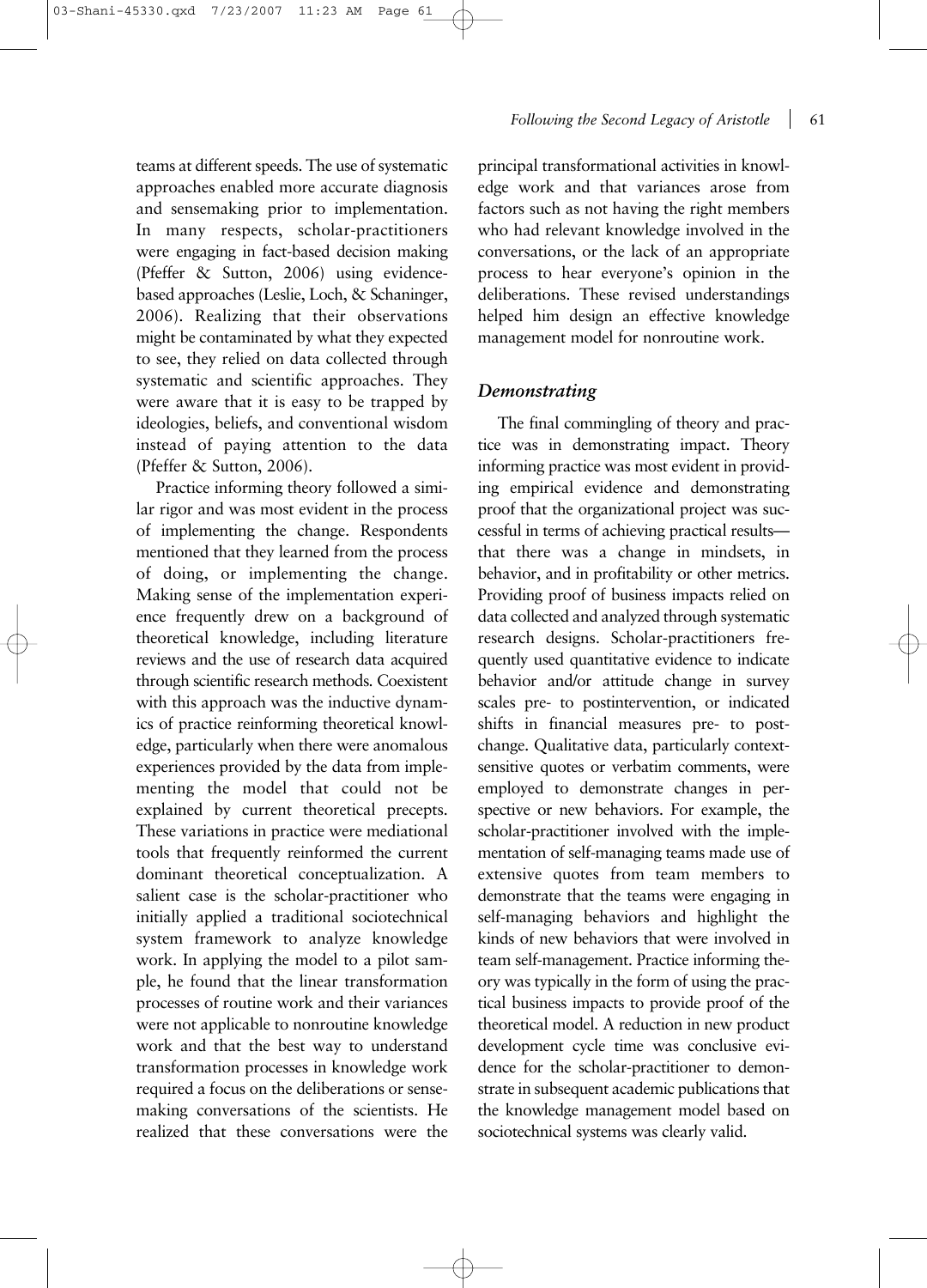# **TURNS AND SCAFFOLDING AS UNIQUE DEVICES IN INTERRELATING THEORY AND PRACTICE**

Of the 11 projects we studied, in only a few cases did the scholar-practitioner explicitly inform the organization that he was seeking to advance his theoretical interests alongside business outcomes. One case involved a project that was seeking to determine why the research efforts of an R&D organization were not producing consequential results. In this context, research on why research was not producing intended outcomes was seen as a legitimate enterprise. However, in the majority of cases, it was clearly the business problem that was most salient in the minds of management and that had to be ddressed. In this situation, the scholar-practitioners, whether external consultants or internal change agents employed by the firm, were aware that addressing business issues was most important for personal legitimacy in the corporate world and approached these projects as consulting assignments rather than research endeavors. Our interviews with these scholar-practitioners suggest that, at least in the corporate environments they worked in, consulting is seen as adding value to the organization, while research is viewed as an abstract act that is not of practical relevance. Approaching the assignments from a consulting angle helped them gain access since they were viewed as practical problem solvers. Furthermore, the word *research* for many of these scholar-practitioners was a term they would prefer not to use but would rather build in as part of the background. In their view, research and principles of research entail considerable background education that corporate executives do not have the time or patience for, although they are tolerant of research and publications as long as they do not come in the way of achieving practical results. In some cases, the publications

have to be cleared by the appropriate legal departments.

As aptly summarized by one scholarpractitioner, "My CEO wants us to become a center of manufacturing excellence. ...I have convinced him that the best way to achieve it is to create self-managing teams. He wants them to happen, and if I tell him I want to conduct a research project on testing a theory of self-managing team effectiveness, I will probably be out of the door tomorrow. . . . We don't have the luxury of presenting a research proposal but have to build research principles into the way we consult. But if I do write a few articles or get my dissertation from this project he is OK with it as long as I show practical results that is what is most important to him. If I gain research knowledge that is fine as long as it does not come in the way of organizational needs" (author interview).

Despite the lack of explicit emphasis on research, intriguingly all 11 projects managed to produce outcomes that were of relevance to the organization and the scientific community. Our interest was in understanding how these scholar-practitioners were able to create theory-practice linkages to realize dual outcomes of relevance to both practice and research. In Aristotelian terms this is another aspect of *phronesis,* being able to deliberate about the situation and aim for creating knowledge that not only is good for the particulars but also considers the universals, or the larger good of humankind. We found that it was in this spirit that many scholar-practitioners approached their organizational projects. They wanted to create knowledge through these projects that could be communicated to the larger professional community in addition to helping the organization practically.

Across all 11 cases we found evidence for two dominant types of strategies through which theory-practice linkages were created, enabling the embedding of systematic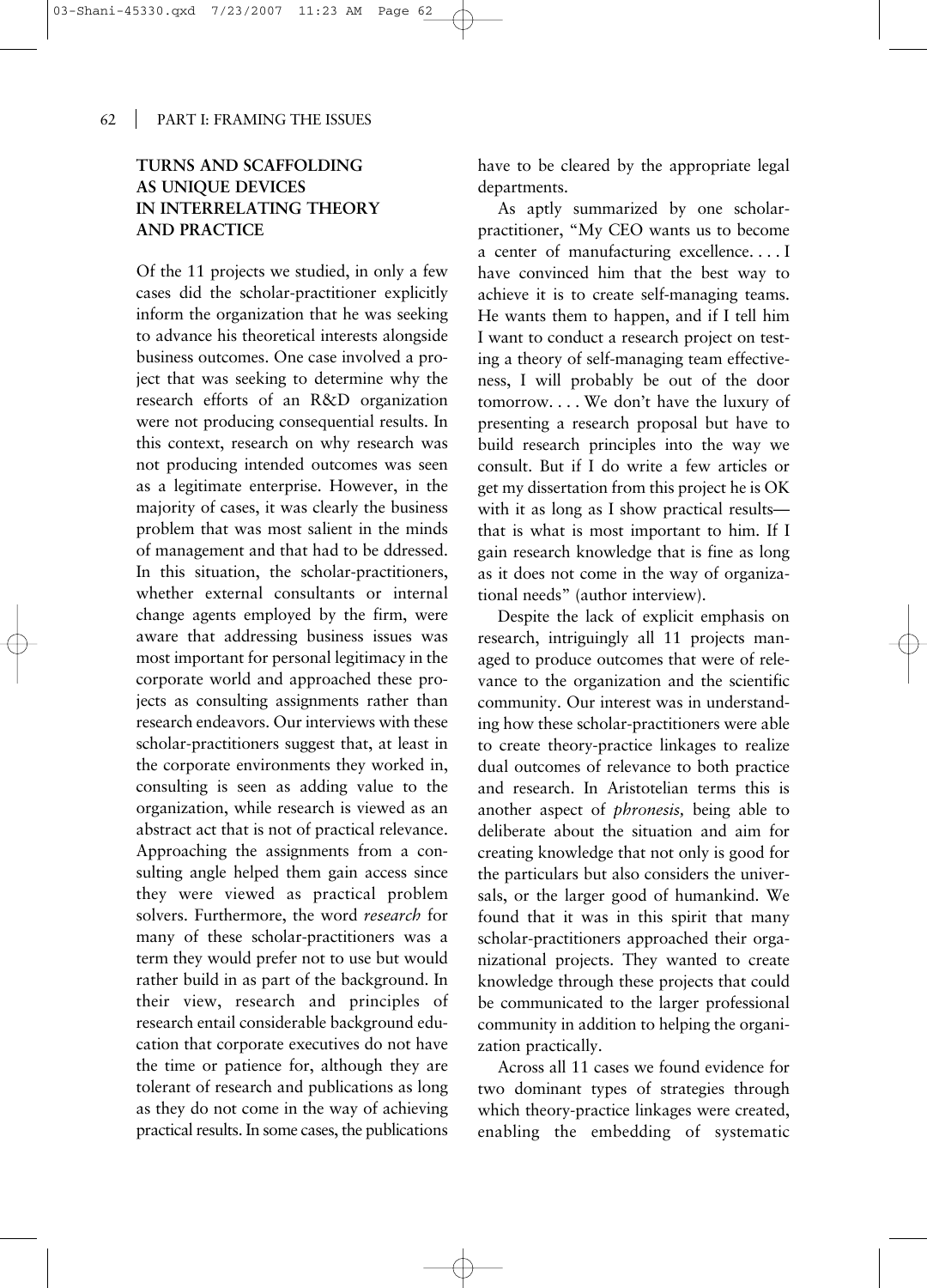research. These dual strategies were the use of *turns* and *scaffolding*. These two moves enabled the scholar-practitioners to set the conditions favorable for theory-practice linkages and enact these linkages to produce both practical and research outcomes.

## *Turns*

Turns are reframing moves and tools that help make an element more familiar, more legitimate, and potentially more palatable to the concerned audience by locating it within a respective community's "systems of meaning" (Fleck, 1935/1979). In our observations, successful scholar-practitioners skillfully employed "theory to practice" turns to make the unfamiliar familiar to the practitioner community. We found several instances of theory-to-practice turns that facilitated the acceptance of theoretically informed activities, including principles of research, and enabled their linkage with practically informed activities. Some self-evident examples of theory to practice turns were (1) turning the knowledge of current literature into information from best practices in the industry and other organizations; (2) turning representative sampling that called for sampling across levels, functions, and gender into a strategy for broader involvement of employees; (3) turning action research processes of implementation into learning from experience; and (4) turning principles of valid and reliable research (including systematic data collection, comparative research designs, and rigorous analytical strategy) into a foolproof strategy to assess bottom-line impact. The goals of these turns were to influence an audience—a business rather than an academic audience. Reframing for the business rather than the academic audience has more of a pragmatic goal to it. The goal is not to change the academic import of the theoretical action but rather to present it in such a way that the

business audience does not misunderstand it and is motivated to construe and continue with the research as having practical relevance.

The dynamic of turns may be best understood by invoking the concept of "thought worlds" (Fleck, 1935/1979). Thought worlds appeal to the social basis of cognition and meaning making in any community. The organizational participant community can be construed as a unique thought world and the academic/research community as another. A community's thought world is characterized by two aspects: their "fund of knowledge," or what they know, and their "systems of meaning," or how they know. Complex ideas cannot be shared easily across thought worlds, and different thought worlds will attempt to interpret each other's ideas based on their unique funds of knowledge. If such interpretation fails, then they may view the other's central issues as esoteric, if not meaningless (Dougherty, 1992). For a community of knowing to adopt an idea, information, or knowledge from a different community of knowing, the information or knowledge has to be reconfigured or adapted to fit in with the recipient community's meaning systems (Boland & Tenkasi, 1995; Tenkasi & Mohrman, 1999). Acceptance of new knowledge or an innovation by a local community would vary depending upon the innovation's location in a knowledge space consisting of "local cultural objects of knowledge" of varying degrees of similarity to the proposed innovation. Actors in a community would behave toward new objects or received knowledge in ways similar to how they behave toward existing cultural objects that have been judged to be similar to the new objects (Stefflere, 1972). And this process of locating research activities in terms similar to familiar corporate activities informs the underlying logic of turns that the scholar-practitioner uses to legitimate activities informed by theory and/or principles of research. These forms of translation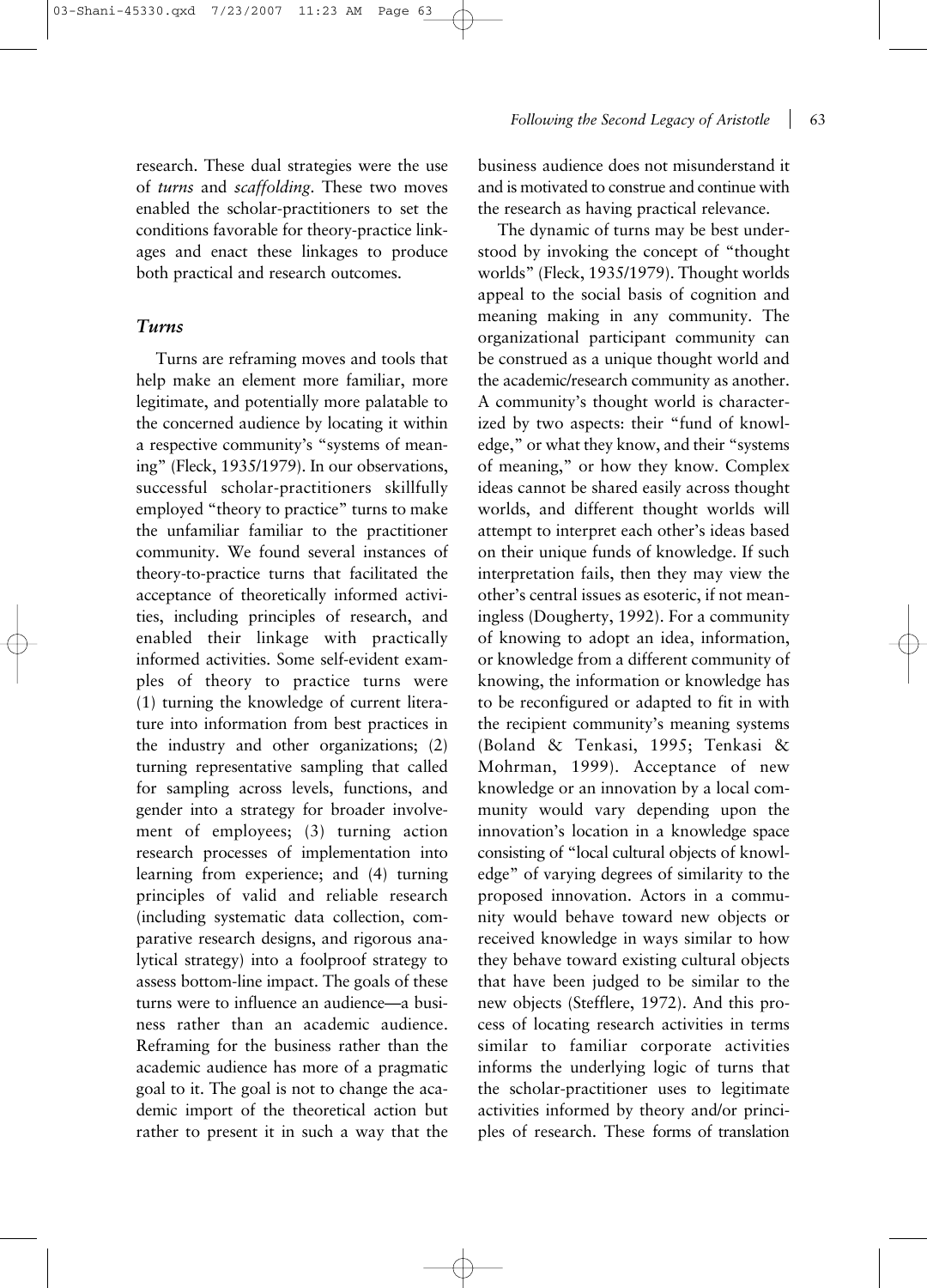facilitate acceptance among the organizational community.

## *Scaffolding*

*Scaffolding,* a term most commonly associated with construction, typically denotes "a platform made for workers to stand on when they want to reach higher parts of a building to add on to or modify the structure of the building" (Cambridge Dictionaries Online, 2003). This notion of a platform that helps in subsequent building activities probably best conveys the image of scaffolding as a mediational tool employed by scholarpractitioners to enable theory-practice linkages. Scaffolding, which typically involved the creation and use of a theory-based or a practice-based platform at an earlier stage to influence its complement at a subsequent stage, formed a critical linking mechanism between theory and practice.

A role particularly served by practice-totheory scaffolding was in ensuring knowledge outcomes of the organizational project. The scholar-practitioner may enact the current event to meet practice needs but does so in anticipation of a future use on the theoretical side. Sometimes, these activities may exceed what is required to meet practice needs, but in building them in, the scholarpractitioner increases the odds of subsequent theoretical outcomes. For example, a scholarpractitioner involved in a leadership assessment and development process used several validated leadership instruments, such as the Multifactor Leadership Questionnaire MLQ; Bass & Avolio, 1995), to evaluate transformational leadership behaviors in order to assess existing leadership behavior and styles within the organization. The practical agenda was to create an aligned leadership model across the organization and train managers in transformational leadership behaviors. The program and process employed

a well-established leadership development program and would not have realized any research outcomes beyond stating that the leadership training intervention worked and there was an increase in self-reports of transformational leadership behaviors by the managers and in their assessments by subordinates. However, the scholar-practitioner also had a long-standing research interest in understanding the links between emotional intelligence and leadership behaviors, particularly in whether there was an overlap between the two constructs, and if levels of emotional intelligence moderated the practice of transformational leadership. Although this was not part of the leadership alignment program or process, he used the opportunity to collect data on emotional intelligence, and while incorporating it as part of the feedback to managers, he subsequently used the data to write papers suggesting that transformational leadership and emotional intelligence are independent constructs, and that transformational leadership behaviors of managers are moderated by their levels of emotional intelligence.

The common pattern with scaffolding from theory to practice was the inclusion of a theory-based platform at an earlier stage of a project that, while helping guide practice, also ensured subsequent theoretical outcomes in seeking to answer new research questions. This was typically the case when theory was used to frame the nature and scope of the project. An illustrative case is the scholarpractitioner who was able to frame the CEO's vision to move the manufacturing plant into a center of excellence as one of reorganizing the workforce into self-managing teams. The theory-based platform of self-managing teams enabled the practitioner not only to direct action but also to do systematic research on what she identified as a gap in the self-managing teams research and literature, i.e., that is, to discover the evolutionary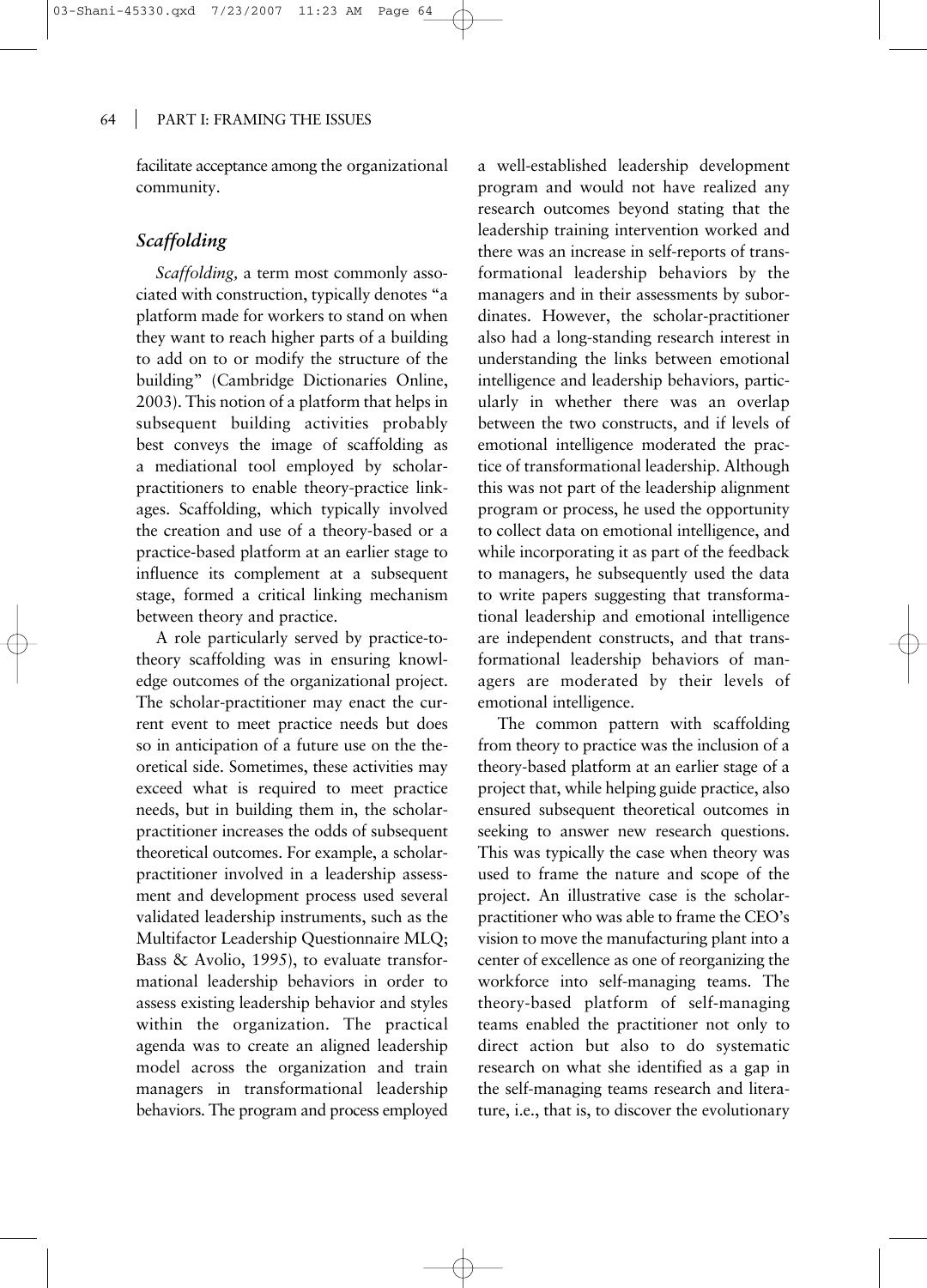pathway to becoming a self-managing team; why some teams are able to more successfully transition into self-management than are others; and further, why some are faster at it.

Scaffolding is an important mechanism that scholar-practitioners use to realize theorypractice linkages. Theory-based platforms not only engender practice patterns that help generate practical outcomes but also ensure the embedding of theoretical elements to generate scientific outcomes. Likewise, practicebased platforms are skillfully appropriated or enacted by the scholar-practitioner such that they not only meet the practice requirements of the current situation but also enable future use on the theoretical side (see Table 3.2).

# **IMPLICATIONS FOR COLLABORATIVE MANAGEMENT RESEARCH**

In both Aristotle's notion of *phronesis* and the scholar-practitioner's role as the contemporary carrier of the Aristotelian second vision, we see single individuals holding the knowledge and responsibilities for integrating theory and practice to produce actionable scientific knowledge. On the other hand, collaborative management research seeks to produce actionable scientific knowledge through partnerships between researchers and members of a living system (Shani, Wilson, & David, 2003). Nevertheless, we believe there are some lessons to be gleaned from the actions of these single actors that could apply to collaborative management research projects involving multiple actors.

First, producing actionable scientific knowledge requires the commingling of experience, practice, and theory-mediated streams of actions. Although these are embodied in a single individual in the case of the scholar-practitioner, what clearly came out in our analysis was that these are different

## *Following the Second Legacy of Aristotle* | 65

sets of competencies based on different kinds of "know-that" and know-how. Gilbert Ryle (1949) distinguished between "knowthat" (knowing about something) and know-how (knowing how to do something), both essential components of knowledge. In the case of the scholar-practitioner, theoryinformed actions involve certain kinds of "know-that" (current literature, social science theory, principles of research design) and certain kinds of know-how (framing, designing, and analyzing a survey). Practicemediated actions similarly invoke other kinds of "know-that" (contextual conventions, norms, rules, power relationships, routines, established procedures) and know-how (influencing, legitimizing, project management) that allow the scholar-practitioner to use these contextual conventions as enabling forces or, when required, to work around them. It is in this creative intersection of the two different types of competencies that the scholar-practitioner realizes theorypractice linkages and further uses them to make possible the dual outcomes associated with actionable scientific knowledge.

In designing collaborative research systems it is crucial that these different sets of know-how and "know-that" are well represented in the community of collaborative researchers. We see at least four different roles in collaborative research communities that invoke these different sets of competencies. First, there is a need for actors familiar with the particulars of the organization, specifically local theories of action including knowledge of organizational history, social dynamics, interpretive conventions, norms, and power relationships. Second, there is a need for a set of actors familiar with the universals or the larger scientific discourse pertaining to both theory and research who can bring forth an awareness of what is known and what needs to be known to advance knowledge from a research/knowledge point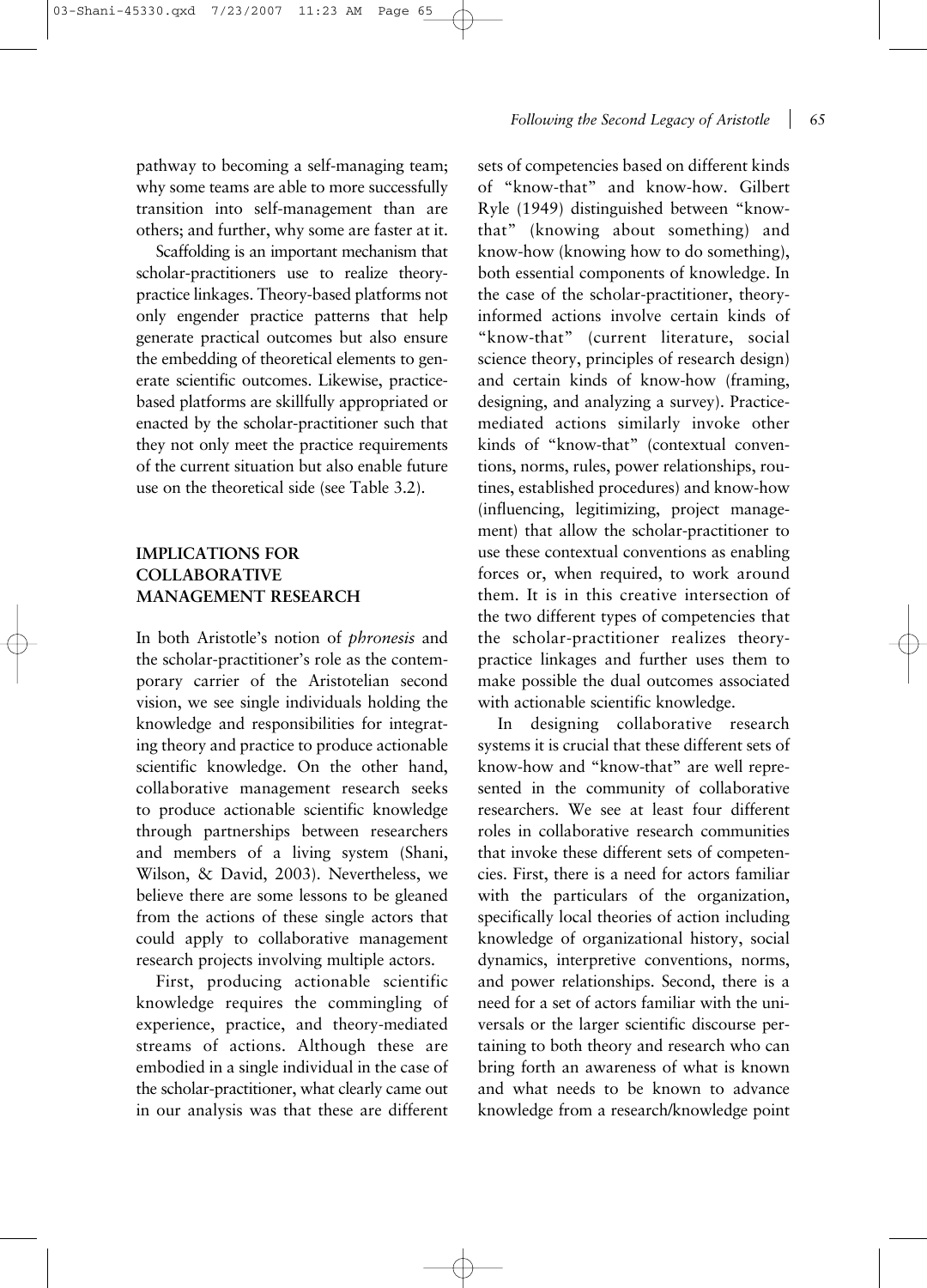| Strategy                                                                                                                                                                                                         | Relating Theory to Practice                                                                                                                                                                                                                                                                                                 | Relating Practice to Theory                                                                                                                                                                                                                                            |  |  |
|------------------------------------------------------------------------------------------------------------------------------------------------------------------------------------------------------------------|-----------------------------------------------------------------------------------------------------------------------------------------------------------------------------------------------------------------------------------------------------------------------------------------------------------------------------|------------------------------------------------------------------------------------------------------------------------------------------------------------------------------------------------------------------------------------------------------------------------|--|--|
| Framing: A strategy employed to<br>bound and structure an otherwise<br>equivocal phenomenon in more<br>concrete and precise terms                                                                                | Using theory and research<br>findings to frame and give<br>direction to a broadly expressed<br>change mandate from<br>leadership as a potential<br>solution to an organization<br>crisis or a desired future state                                                                                                          | Using a practically mediated<br>opening to frame a theoretical<br>niche, where a practical<br>opportunity provides ideal<br>conditions to test a theoretical<br>model and/or develop new<br>theory to answer a practical<br>question                                   |  |  |
| Influencing and Legitimizing: A<br>strategy used to justify and<br>convince relevant stakeholders<br>that a concept, idea, model, or<br>course of action was most<br>appropriate for a situation                 | Using theory as a tool to<br>influence and legitimize the<br>need for a certain kind of<br>practical action often garnered<br>from a review of current<br>literature around the topic of<br>interest                                                                                                                        | Using the practical demands of<br>a situation/context as a<br>mediating tool to legitimize a<br>certain kind of theoretically<br>based action                                                                                                                          |  |  |
| Sensemaking: A reciprocal<br>dynamic where theory is used as<br>a tool to make sense of practice,<br>and practice to make sense of<br>theory                                                                     | Using theory as a tool to make<br>sense of practice, applying<br>systematic principles in the<br>assessment, diagnosis, and<br>sensemaking preceding the<br>implementation of<br>interventions, and making sense<br>of implementation experiences<br>by drawing on a background of<br>theoretical and research<br>knowledge | Using practice experiences to<br>re-inform theory, particularly<br>recognizing anomalous<br>experiences provided by the<br>data that could not be<br>explained by the current<br>dominant theoretical framework<br>and using them as opportunities<br>to revise theory |  |  |
| Demonstrating: A strategy that<br>commingles theory and practice<br>elements to demonstrate impact<br>and results                                                                                                | Using research-based<br>quantitative and qualitative<br>evidence to demonstrate that<br>the organization project was<br>successful in terms of achieving<br>practical results-that there was<br>a change in mindsets, behavior,<br>or metrics of effectiveness such<br>as ROI or profitability                              | Using practical business impacts<br>to provide supporting evidence<br>and legitimate the veracity of<br>the theoretical model                                                                                                                                          |  |  |
| Turns: A strategy of reframing<br>that helps make a theoretical<br>element more familiar, legitimate,<br>and palatable to a practitioner<br>audience by locating it within the<br>community's systems of meaning | Turning the knowledge of<br>current literature into<br>information from best<br>practices in the industry and<br>other organizations, or<br>turning representative<br>sampling into a broader<br>strategy for involvement of<br>employees                                                                                   |                                                                                                                                                                                                                                                                        |  |  |
| <i>Scaffolding</i> : A strategy that can be<br>likened to a platform that helps in<br>subsequent building activities                                                                                             | Including a theory-based<br>platform at an earlier stage of a<br>project that, while helping in<br>guiding practice, also ensures<br>subsequent theoretical outcomes<br>in seeking to answer new<br>research questions                                                                                                      | Adding practical elements to a<br>project that may exceed current<br>practice needs but that will<br>increase the subsequent odds of<br>theoretical outcomes                                                                                                           |  |  |

**Table 3.2** Strategies for Interrelating Theory and Practice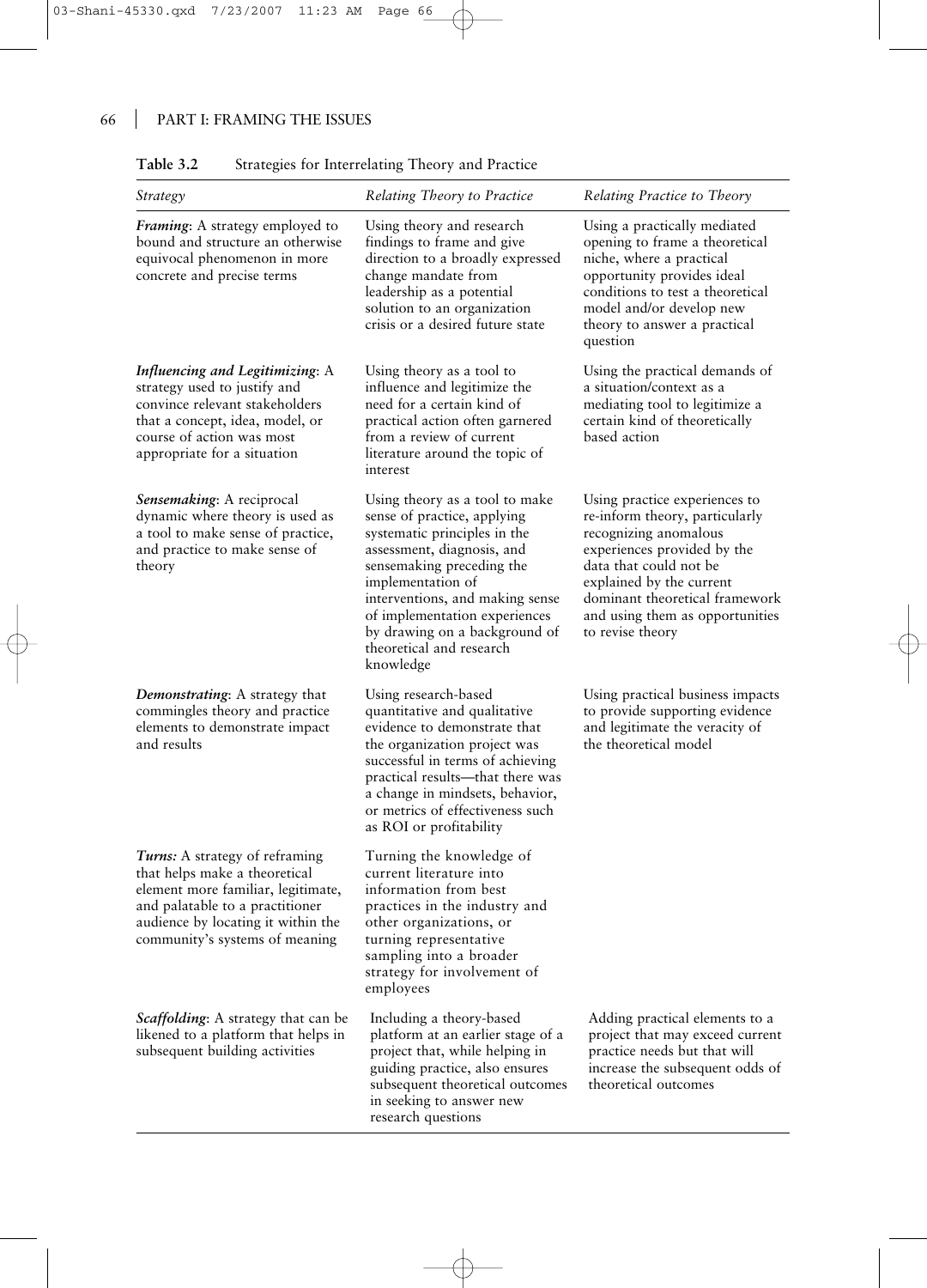of view. In the union of these two sets of actors, collaborative research communities can arrive at appropriate causal mechanisms that can move the system to its desired state enabling practical outcomes, while also elaborating scientific theory. Third, to put these causal pathways into motion, we need actors who enjoy credibility, legitimacy, and influence in the organizational system, particularly with top management and other relevant stakeholders. We see these actors as having deep practical knowledge of how to move these projects within the organization. A fourth and critical role involves actors who are adept at translating theory with respect to its practice implications and can frame practice contingencies in terms of their theoretical potentials, a role that we elaborate in the next section.

Our second implication is motivated by the observation that the majority of the cases began without a clear mandate to integrate theory and practice and yet each of them resulted in the delivery of actionable scientific knowledge. Thus, what transpired between the beginning and end is of significance given that it points to the active involvement of the scholar-practitioner in the creation and use of theory-practice linkages, a form of "expert practice" in and of itself. The scholar-practitioners were able to seamlessly integrate theory and practice, revealing a fair amount of dexterity in being able to sense opportunities for interrelating and act on them right away. The scholar-practitioners were able to turn potential theory mediators such as current literature into practice mediators by reframing them as best practices in order to legitimate them. The scholar-practitioners also engaged in scaffolding by creating a theoretical platform and using this tool to make sure that there would be a realization of future theory elements out of practice mediators, while also ensuring that the reframed theory mediators would lead to practice elements. The goal is

## *Following the Second Legacy of Aristotle* | 67

to create an agenda for pursuing theory and practice aims and to secure the organizational resources required to realize those aims, which in turn comes from an intimate familiarity with both the practical and theoretical contexts of the project. We believe collaborative research communities can benefit by including at least a few such members, who in addition to their valuable skills of integration can play the role of "semiotic brokers" and thus act as effective bridges between the research and practice contingents of the community. The particular skills of this role lie in translating between communities and locating concepts within the respective communities' systems of meaning. In essence the role involves the ability to take theoretical elements and express them in terms that would be more familiar and legitimate to a practicebased community, while also taking practical contingencies and framing them for their theoretical and research possibilities to a research community.

Third, we found that one of the strongest functions of interrelating theory and practice was their role in mutual sensemaking. Theory was frequently used as a tool to make sense of practice, and practice elements mediated in making sense of theory. It was through this important reciprocal dynamic that outcomes of relevance to practice and theory were realized, and it is in facilitating these dynamics that we see the critical contribution of collaborative research systems. Further, we believe that collaborative research communities should deliberately structure such sensemaking forums to optimally draw on the strengths of the different sets of knowhow and "know-that" represented in the community.

An excellent example of one such structure is provided by Mohrman, Gibson, and Mohrman (2001) in their depiction of joint interpretive forums that bring together scholars and practitioners in mutual pursuit of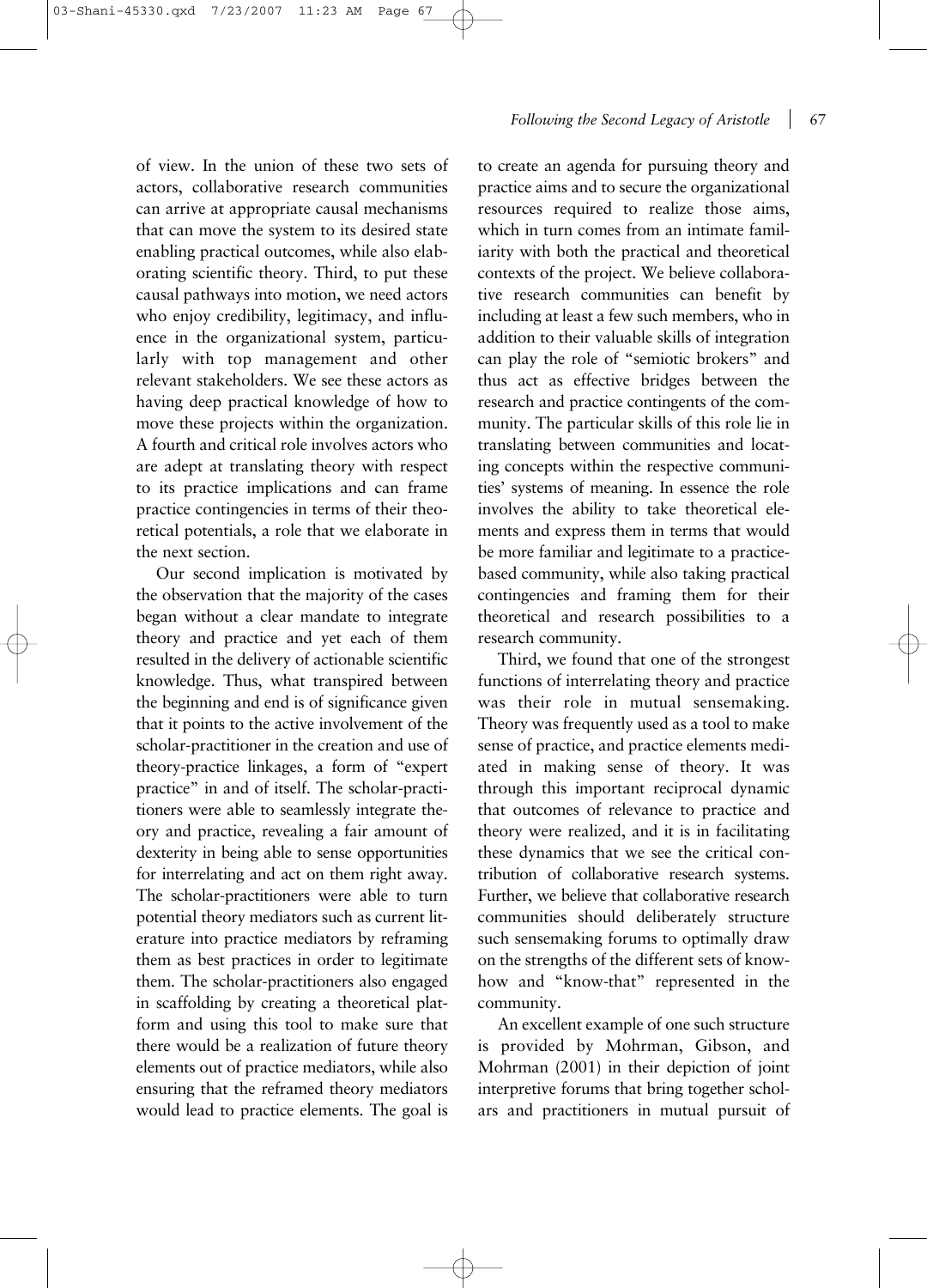useful research and practical outcomes. Set as forums to facilitate mutual perspective taking (Boland & Tenkasi, 1995), they are intended to bring together members of different communities to jointly reflect and interpret information. By enabling the surfacing of different knowledge structures, the parties can selfreflect on their own views of a situation, collectively reexamine it, and come away with altered and enhanced interpretations and perspectives. This mutual perspective-taking process that takes each other's viewpoints into account should facilitate each community to translate between, and at least partially integrate, their own and the other's frameworks. In the context of a research project, sessions to craft the research effort to ensure that both a focal organization's and the researchers' issues are taken into account, sessions to jointly examine and interpret data patterns, and sessions in which the possible action implications of research findings are collectively drawn and discussed could be topics for deliberations (see Table 3.3).

A final and related implication is that in almost all of the cases we studied, the practice/ business contingencies were the primary mediators of the project. The project would

| rrodace richonable belentine renowledge by interretating ricory and rracti                                                                                                               |                                                                                                                                                                                                                                                                                                                                                                                                                                                        |  |  |  |
|------------------------------------------------------------------------------------------------------------------------------------------------------------------------------------------|--------------------------------------------------------------------------------------------------------------------------------------------------------------------------------------------------------------------------------------------------------------------------------------------------------------------------------------------------------------------------------------------------------------------------------------------------------|--|--|--|
| Roles                                                                                                                                                                                    | Knowledge and Skills                                                                                                                                                                                                                                                                                                                                                                                                                                   |  |  |  |
| Actors familiar with the <i>particulars</i> of the<br>organization                                                                                                                       | Knowledge of local theories of action,<br>including awareness of organizational history,<br>insights into social dynamics, interpretive<br>conventions, norms, and power relationships<br>within the organization                                                                                                                                                                                                                                      |  |  |  |
| Actors familiar with the <i>universals</i> or the larger<br>scientific discourse pertaining to both theory and<br>research                                                               | Knowledge of generalizable theories of action<br>derived from mastery of theory and research<br>in domains such as organizational behavior,<br>organization theory, strategy, organizational<br>development and change, and research<br>methods, including qualitative, quantitative,<br>and mixed                                                                                                                                                     |  |  |  |
| Actors who have <i>influence</i> in the organizational<br>system to move projects within the organization                                                                                | Understanding of how to build credibility and<br>legitimacy with top management and relevant<br>stakeholders and the skills to influence them;<br>practical knowledge and skills to move<br>projects toward completion within<br>organizations                                                                                                                                                                                                         |  |  |  |
| Actors who can play the role of semiotic brokers<br>and act as effective bridges between the research<br>and practice contingents of the collaborative<br>management research community. | Skills in translating between communities and<br>locating concepts and ideas from one<br>community within the meaning systems of<br>another; includes the ability to take elements<br>of theory and express them in terms that<br>would be more familiar and legitimate to a<br>practice-based community, while also taking<br>practical contingencies and framing them for<br>their theoretical and research possibilities to a<br>research community |  |  |  |

**Table 3.3** Potential Roles for Collaborative Management Research Communities Seeking to Produce Actionable Scientific Knowledge by Interrelating Theory and Practice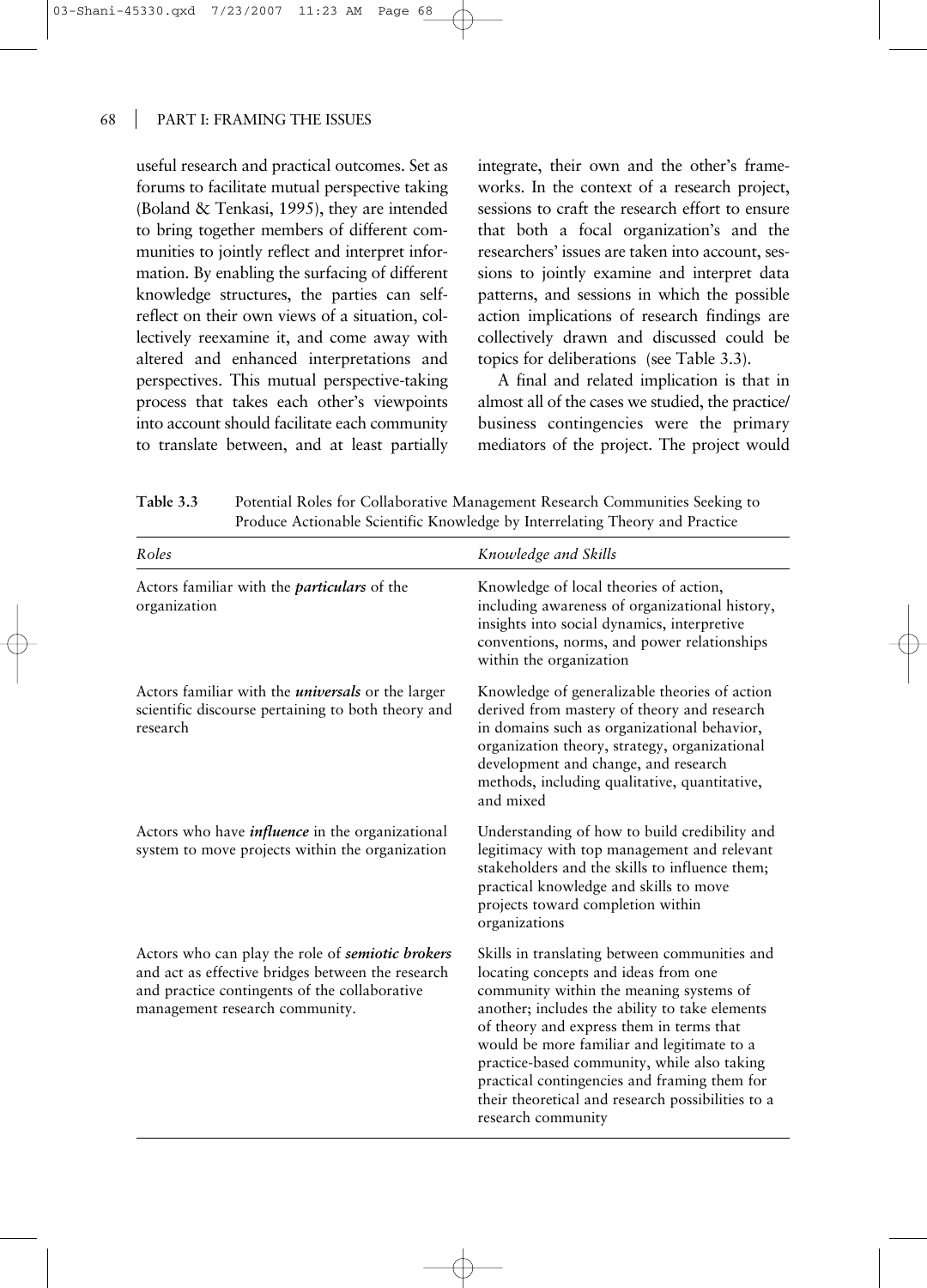have gone on without the inclusion of theorybased mediators had it not been for the agential involvement of the scholar-practitioner. Linkages were actively created, often inconspicuously, and nurtured and leveraged by the scholar-practitioner as the sole instigator. Aside from the fact that inclusion of theorybased elements advanced the practical aims of the organization, it also rose from their desire to create knowledge that could advance the causes of the larger scientific community. However, worthy of note is that the scholarpractitioners' primary access to the project and organization was as internal or external consultants. At least in the organizational contexts we pursued, consulting was seen as adding value to the organizations, because consulting was associated with solving practical problems faced by the organization, while research was construed as an abstract act far removed from practical realities. This observation holds a few implications for collaborative research communities that bring together practitioners from the inside and researchers/ academics from the outside to create actionable scientific knowledge. Depending on the receptiveness of the organization to research, such collaborative research communities can propose an overt process of negotiation between scholars and practitioners to develop a shared agenda of investigating organizationally hot theoretical and practical issues such as exemplified in the table-tennis model of collaborative research of Adler and Shani (2001). In some contexts this may require targeted education of key managers in advance on the benefits of systematic research in creating desired organizational outcomes (while also advancing scientific outcomes) as well as on the unique strengths provided by a collaborative community of practitioners and academics in enabling these outcomes. In organizations with low receptivity to research, an alternative is to frame the collaborative enterprise between practitioners and researchers as predominantly a consulting

#### *Following the Second Legacy of Aristotle* | 69

project and skillfully build in elements of theory and research in that background in a manner that does not compromise the practical needs of the organization (see Werr & Greiner, Chapter 5 in this volume). A caveat is that the organization should see these research by-products as legitimate, and the collaborative team should seek appropriate permissions for publications from the data. Of course the viability of this strategy will also depend on the organization's willingness to include academics as part of the project.

#### **CONCLUSION**

Although our 2000-year-old legacy of separating theory from experience and knowledge from action has been traditionally associated with Aristotle (Parry, 2003), we have drawn attention to a second, albeit underrecognized, legacy of Aristotle, one that argues for the integration of the universals and particulars as the basis of true understanding and knowledge. We regard scholar-practitioners, another important focus of this chapter, as contemporary carriers of the Aristotelian second vision. Being familiar with the universals and the particulars, they are able to integrate this knowledge to produce consequential results for the organization and the larger scientific discourse by relying on six predominant strategies of integration. Had this second Aristotelian legacy received even some attention compared to the popularity of his first pronouncements, we would have potentially inherited an additional model of doing science, one that celebrates the union of theory, experience, and practice as the bedrock of useful knowledge. Nonetheless, we are increasingly evolving as a field in ways consistent with Aristotle's second legacy through research designs such as collaborative management research systems and roles such as scholar-practitioners and insider/outsider researchers. We look forward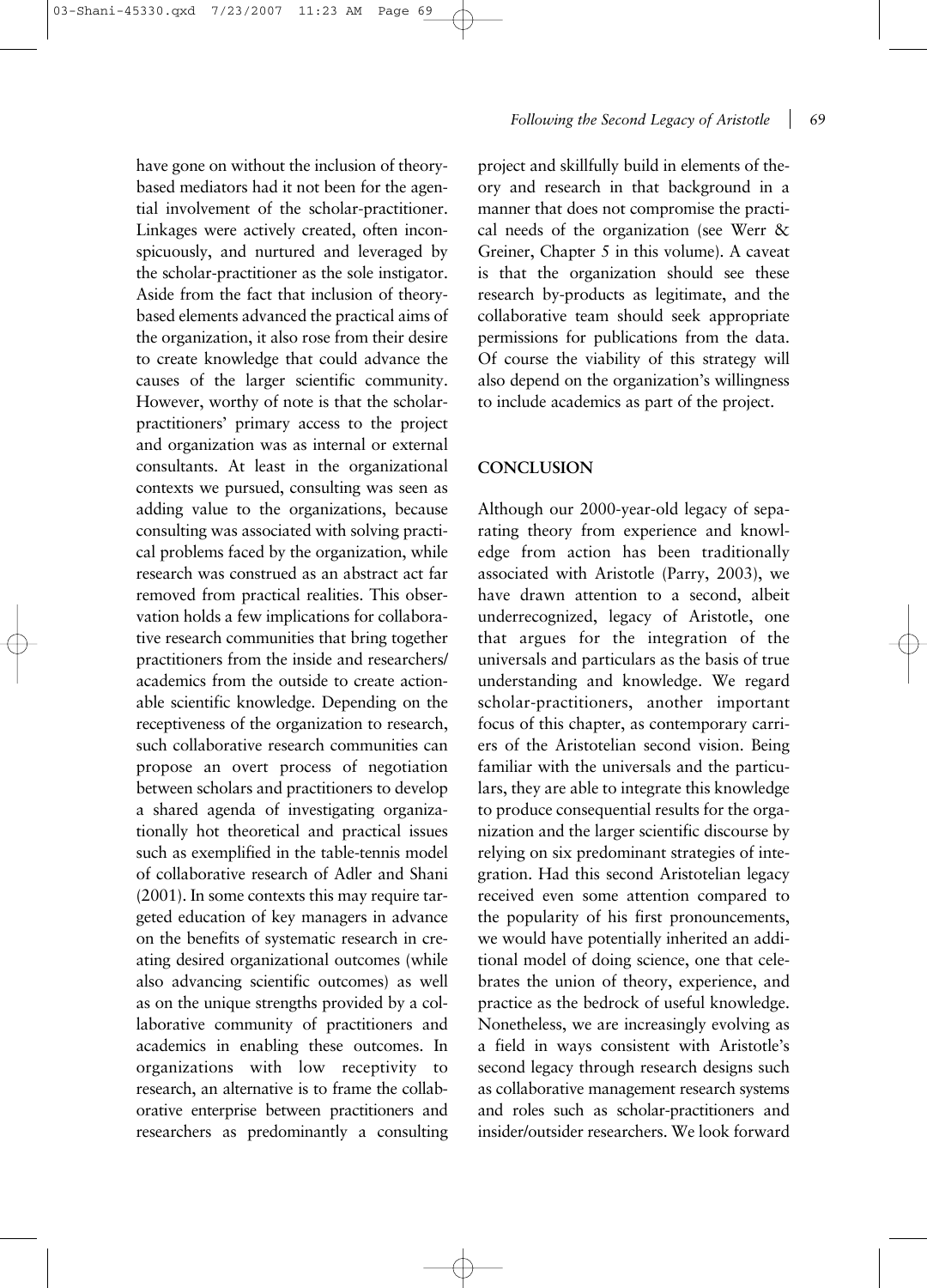to a future that delivers on the promise of theorypractice integration as we now knowingly embrace and continue to refine the Aristotelian second legacy.

## **NOTES**

1. Our gratitude to Kala Visvanathan for insightful and valuable comments on earlier versions of this chapter.

2. Sir Karl Popper, a world-renowned 20th-century philosopher of science, wrote an influential book, *The Logic of Scientific Discovery* (1972), which had considerable impact on the practice of both the natural and the social sciences. In this seminal work, Popper decries the value of learning from experiences because, in his view, experiences are inherently fallible as a source of true knowledge. He illustrates with a nowclassic, much-quoted example why this is the case: Even a simple statement drawn from experience, such as "all swans are white, or all ravens are black, can be logically refuted by the observation of one swan that is black, or one raven that is white" (Chalmers, 1999, p. 60). Popper's notion that experience is immaterial in deriving immanent knowledge about events and situations is aptly summarized in the following statement: "Because of the logical situation that renders the derivation of universal laws and theories from observations impossible, but the deduction of their falsity possible, falsifications [of theory] become the important landmarks, the striking achievements, the major growing points in science" (Chalmers, 1999, p. 61). Popper, instead of using experience as a basis of knowledge, suggests in its place the construction of theories and testing whether the theories hold or are falsified by experience. True to the Aristotelian first legacy, he believes that it is only carefully constructed theories derived from prior theories that can generate true scientific knowledge and, by implication, holds the scholar-scientist as the objective producer of knowledge.

3. Lev Vygotsky, an influential Soviet developmental psychologist, formulated *activity theory* as an antidualist solution to the crisis of psychology during the first decades of the 20th century. The cognitivists studied cognition as the activity of an autonomous agent independent of observed behavior. On the other hand, the behaviorist program was not as much concerned about mental processes; instead, behavior as manifested in action was the object of interest. Vygotsky formulated a new solution to transcend these two opposing but equally unsatisfactory explanations through his concept of mediated action (Vygotsky, 1978, p. 40). The concept of mediated action was based on the principle of unity and inseparability of consciousness and activity (Vygotsky, 1962, 1978). In its simplest terms, an *activity* is defined as the engagement of a subject toward a certain goal or objective, which is in turn determined by some kind of knowledge that serves as a tool to enable the activity. Tools can be *psychological,* such as language and symbol systems that include models, theories, frameworks, cognitive norms, standards, and object-hypotheses; *physical,* such as technical artifacts; and *social,* such as norms, contingencies, conventions, rules, routines, and established procedures. In a previous paper (Tenkasi & Hay, 2004), we point out that theory has often been equated with abstract ideas, laws, and principles that are removed from the realm of action, and in contrast, practice has been seen as the execution of actions with the goal of achieving something concrete. Drawing from activity theory, we suggest that instead of the traditional views in which practice is equated with action and theory with abstract thinking, we view them as different kinds of tools and resources that mediate different kinds of action. There are actions that are mediated by theoretical precepts and other actions that are mediated by contextual contingencies and conventions.